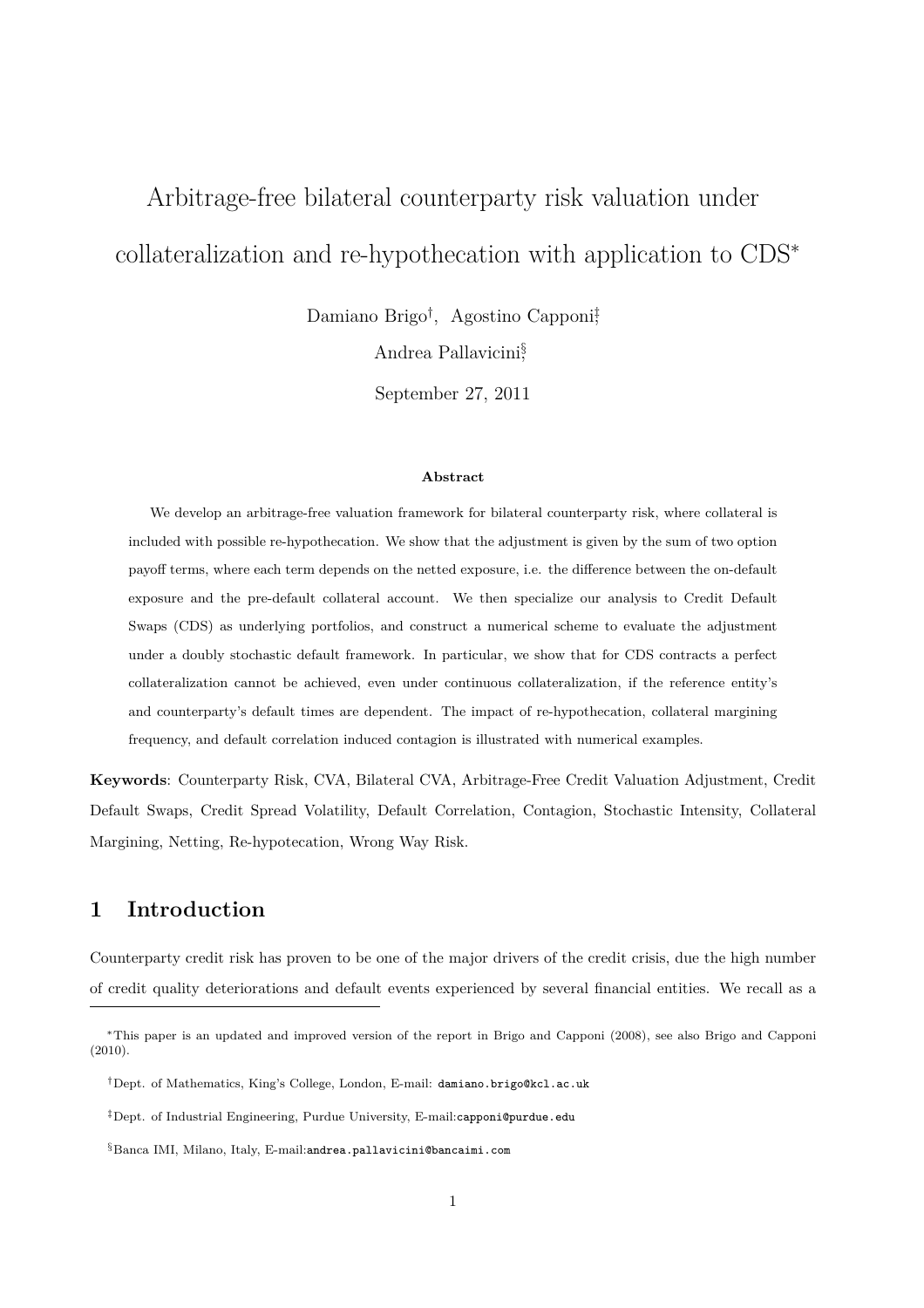fundamental example the seven credit events occurred in one month of 2008, involving Fannie Mae, Freddie Mac, Lehman Brothers, Washington Mutual, Landsbanki, Glitnir and Kaupthing. Furthermore, the report from BIS (2011) notices that

"Under Basel II, the risk of counterparty default and credit migration risk were addressed but markto-market losses due to credit valuation adjustments (CVA) were not. During the financial crisis, however, roughly two-thirds of losses attributed to counterparty credit risk were due to CVA losses and only about one-third were due to actual defaults."

Therefore, even more than the actual defaults, CVA volatility has been a major risk factor behind the losses experienced during the crisis. This highlights the importance of proper CVA valuation.

In this paper we introduce a general arbitrage-free valuation framework for bilateral counterparty default risk, inclusive of collateralization (Bilateral Collateralized Credit Valuation Adjustment, BCCVA). By "bilateral" we intend to point out that the default of both parties in the transaction is considered into the framework. The bilateral nature of counterparty risk was first considered by Duffie and Huang (1996), who present a model for valuing claims subject to default by both contracting parties, such as swap and forward contracts. In their approach, when counterparties have different default risk, the promised cash flows of the swap are discounted using a switching discount rate that, at any given state and time, is equal to the discount rate of the counterparty for whom the swap is currently out of the money. A general formula for bilateral counterparty risk valuation was given in Bielecki and Rutkowski (2001).

The ongoing financial crisis has led the Basel Committee to revisit the guidelines for OTC derivatives transactions, moving towards a new set of rules commonly called "Basel III", and reviewed in the Basel III Proposal (2010). Beside stressing the need to correctly capture the dependence between market and credit risks, which was not adequately incorporated into the Basel II framework, several other amendments have been proposed. Those include extending the margin period of risk for OTC derivatives, increasing the incentives to use central counterparties to clear trades, and enhancing the controls regarding the re-hypothecation and re-investment of collaterals. Duffie and Zhu (2010) addresses the mitigation of counterparty risk exposure through the use of central clearing counterparties, showing that resorting to a central clearing counterparty for credit default swaps can reduce the netting efficiency and lead to an increase in average exposures to counterparty defaults.

We study how counterparty risk exposure can be reduced through the use of collateralization. We provide model independent formulas for bilateral collateralized credit valuation adjustment of portfolios exchanged between a default risky investor and a default risky counterparty. Such formulas are given by the sum of option payoff terms, where each term depends on the netted exposure, i.e. the difference between the close-out amount and the on-default collateral account. We consider both the case when collateral is a risk-free asset kept into a segregate account and used upon default occurrence to reduce net exposure, and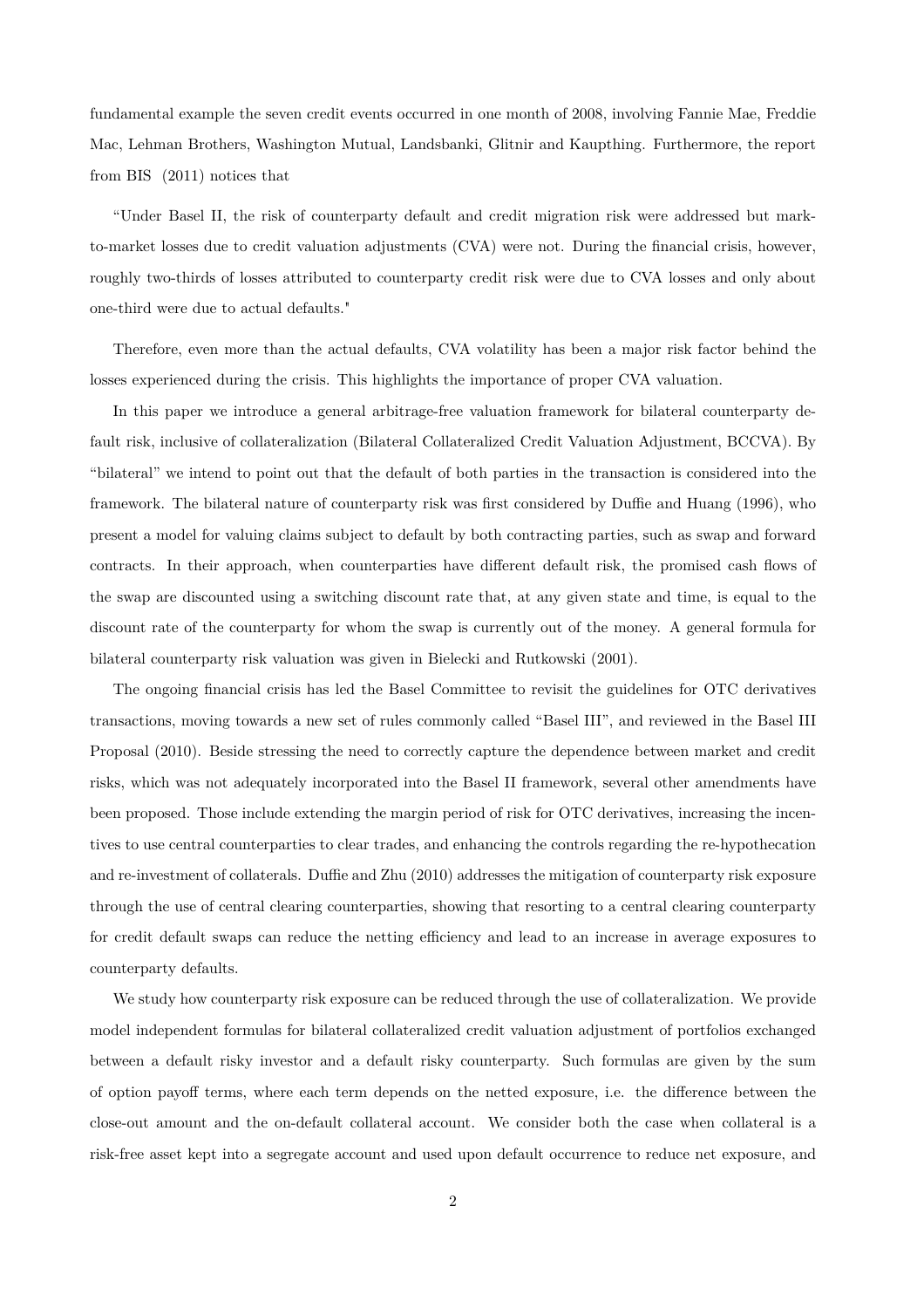the case when collateral may be lent or re-hypothecated before default occurrence, thus making the party who posted collateral an unsecured creditor. This generalizes the framework given in Assefa et al. (2009), who build on the work of Brigo and Capponi (2008) and provide a representation formula for bilateral counterparty risk valuation adjustment for a fully netted and collateralized portfolio of contracts. Assefa et al. (2009) consider a highly stylized model for the collateral process, assuming that the collateral account is risk-free and cannot be re-hypothecated. Crépey (2011) proposes a hedging framework, where the value of a transaction is decomposed into three separate components, the collateral, the underlying portfolio, and the hedging portfolio, and he associates a funding account to each incoming cash flow, different for positive and negative cash flows. Bielecki and Crépey (2010) have developed an analytical framework for dynamic hedging of unilateral CVA, including collateralization, under a default framework where simultaneous defaults may occur with positive probability.

We then specialize our analysis to Credit Default Swaps (CDS) as underlying portfolio. Featuring a CDS as underlying, a third default time enters the picture, namely the default time for the reference credit of the CDS. We assume a doubly stochastic framework to model the default times of all three entities involved in the contract, namely the investor, counterparty and reference credit. We show that even a continuous collateralization scheme, where the two parties agree on posting collateral on a continuous mark-to-market basis, does not fully eliminate counterparty risk. This is because the computation of the pre-default exposure, which decides on the collateral to post, is computed by conditioning on the filtration excluding the sigma algebra generated by default time, whereas the computation of the on-default close out-amount is done on the enlarged filtration including the default time. We present a numerical study to evaluate the resulting BCCVA formula, and show the impact of different collateralization strategies, re-hypothecation and default correlation on the resulting credit valuation adjustment.

Earlier works on CDS with counterparty risk include Crépey et al. (2010), who employ a Markov chain copula model for computing counterparty risk, allowing for simultaneous defaults to occur. Bielecki et al. (2010) propose a hedging framework for credit default swaptions using CDS. A structural model with jumps for computing CVA on credit default swaps has been introduced by Lipton and Sepp (2009).

The rest of the paper is organized as follows. Section 2 develops a model independent formula for computing BCCVA, i.e. including counterparty risk and collateralization. Section 3 specializes the framework to credit default swaps, and illustrates how to compute on-default and pre-default survival probabilities. Section 4 specifies the credit default model, and presents numerical simulations illustrating the impact of default correlation and collateralization frequency on the resulting counterparty adjustment. Section 5 concludes the paper.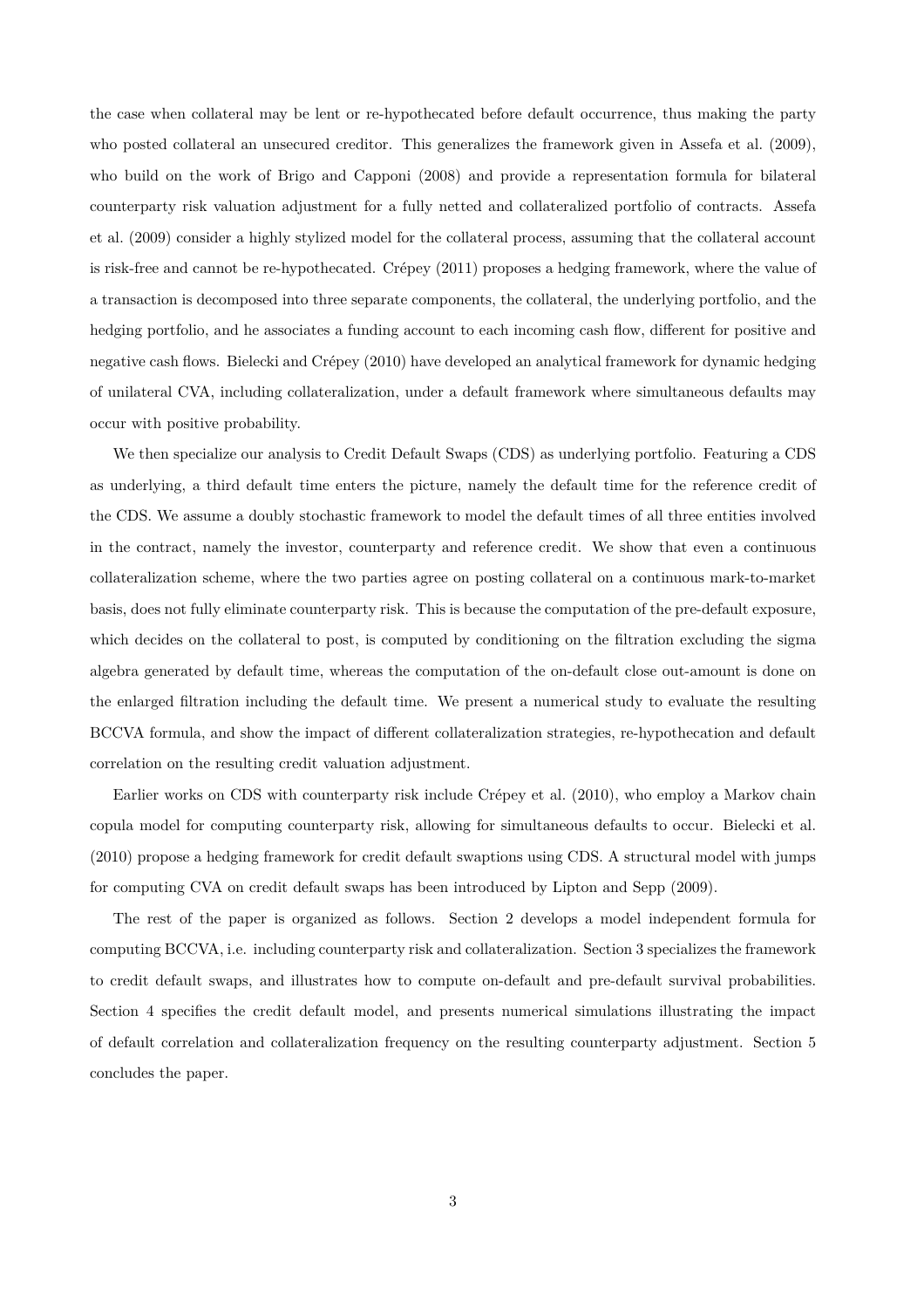## **2 Arbitrage-free valuation of bilateral counterparty risk**

We develop valuation formulas for bilateral credit valuation adjustment in presence of collateralization. Along the way, we highlight the relevant market standards and agreements which we follow to derive such formulas. We refer the reader to Brigo et al. (2011) for an extensive discussion of market considerations and of collateral mechanics, which also includes an analysis of credit valuation adjustments on interest rate swaps in presence of different collateralization strategies.

We refer to the two names involved in the financial contract and subject to default risk as *investor* (also called name "0") and *counterparty* (also called name "2"). In cases where the portfolio exchanged by the two parties is also a default sensitive instrument, we introduce a third name referring to the underlying reference credit of that portfolio (also called name "1").

We denote by  $\tau_0$ ,  $(\tau_1)$  and  $\tau_2$  respectively the default times of the investor, (underlying reference credit) and counterparty. We fix the portfolio time horizon  $T \in \mathbb{R}^+$ , and fix the risk neutral pricing model  $(\Omega, \mathcal{G}, \mathbb{Q})$ , with a filtration  $(\mathcal{G}_t)_{t\in[0,T]}$  such that  $\tau_0$ ,  $(\tau_1)$  and  $\tau_2$  are  $\mathcal{G}$ -stopping times. This space is endowed also with a right-continuous and complete sub-filtration  $\mathcal{F}_t$  representing all the observable market quantities but the default event, thus  $\mathcal{F}_t \subseteq \mathcal{G}_t := \mathcal{F}_t \vee \mathcal{H}_t$ , where  $\mathcal{H}_t = \mathcal{H}_t^0(\vee \mathcal{H}_t^1) \vee \mathcal{H}_t^2$  is the right-continuous filtration generated by the default events, either of the investor (or of the underlying reference credit) or of his counterparty. Here  $\mathcal{H}_t^i = \sigma(\{\tau_i \leq u\} : u \leq t)$ , after completion and regularization on the right, see Belanger et al. (2004) for details. We denote by  $\mathbb{E}_t$  the conditional expectation under  $\mathbb{Q}$  given  $\mathcal{G}_t$ , and by  $\mathbb{E}_{\tau_i}$  the conditional expectation under  $\mathbb Q$  given the stopped filtration  $\mathcal G_{\tau_i}$ . We exclude the possibility of simultaneous defaults, and define the first default event between the two parties as the stopping time

$$
\tau:=\tau_0\wedge\tau_2.
$$

#### **2.1 Collateral Modeling**

We start by describing the mechanics of collateral posting. We assume that the collateral account is held by the *collateral taker*, with both investor and counterparty posting or withdrawing collateral during the life of the deal, to or from the collateral account. The other party is the *collateral provider*. We see all payoffs from the point of view of the investor. Therefore, when  $C_t > 0$ , this means that by time *t* the overall collateral account is in favor of the investor and the net posting has been done by the counterparty, meaning that what is in the account at *t* is the excess of posting done by the counterparty with respect to the investor posting. In this case the collateral account  $C_t > 0$  can be used by the investor to reduce his close-out amount. On the contrary, when  $C_t < 0$ , this means that the overall collateral account by time  $t$  is in favor of the counterparty, and has been net-posted by the investor. In this case collateral can be used by the counterparty to reduce her close-out amount.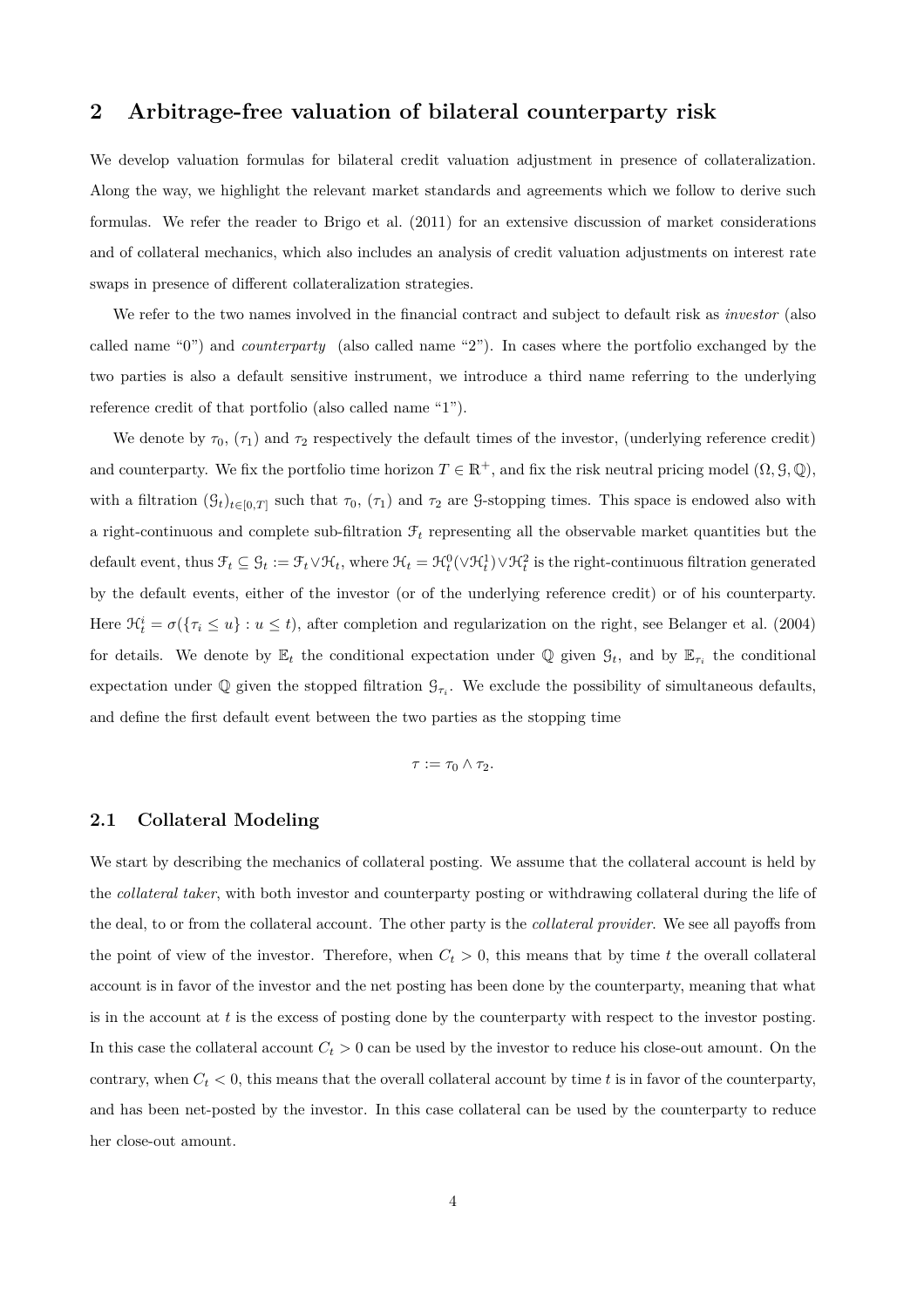Thus when  $C_t > 0$  this means that, at time *t*, the collateral taker is the investor and the collateral provider is the counterparty, whereas in the other case the collateral taker is the counterparty and the collateral provider is the investor.

We assume the collateral account to be a risk-free cash account, although in general it can be any other (defaultable) asset, which can be liquidated at the default time. Further, we assume that the collateral account is opened anew for each new deal and it is closed upon a default event or when maturity is reached. If the account is closed, then any collateral held by the collateral taker would be required to be returned to the originating party. We assume  $C_t = 0$  for all  $t \leq 0$ , and  $C_t = 0$ , if  $t \geq \tau \wedge T$ . This suggests defining the *collateral account*  $C_t$  as the process

$$
(2.1) \tC_t := 1_{\{t < \tau\}} M_t
$$

where  $M_t$  is a  $\mathcal{G}_t$ -adapted càdlàg process such that  $M_0 = M_T = 0$ . In the following, we should evaluate the collateral account at the default event to calculate close-out netting rules. Since we close the collateral account upon a default event, we need to value the collateral account just before the default event happens, referring to  $C_{\tau-}$ .

### **2.2 Bilateral Risk with Collateralization**

We call  $\Pi(u, s)$  the net cash flows of the claim under consideration (not including the collateral account) without investor or counterparty default risk between time *u* and time *s*, discounted back at *u*, as seen from the point of view of the investor. We denote by  $\Pi^D(u, s, C)$  the analogous net cash flows of the claim under counterparty and investor default risk, and inclusive of collateral netting. The *counterparty valuation adjustment in presence of collateralization* is given by

$$
\text{BCCVA}(t, T, C) := \mathbb{E}_t \big[ \Pi^D(t, T, C) \big] - \mathbb{E}_t \big[ \Pi(t, T) \big]
$$

This definition is based on the convention that the adjustment is to be subtracted from the risk free value in order to obtain the adjusted valuation. In order to evaluate the CVA inclusive of collateralization, we need to express  $\Pi^D(t,T,C)$  in terms of risk-free quantities, default indicators and collateral. We do this in accordance with the ISDA standards, which require that upon the occurrence of a default event, the parties should terminate all transactions and do a netting of due cash-flows. The surviving party should evaluate the transactions just terminated, due to the default event occurrence, and claim for a reimbursement only after the application of netting rules, inclusive of collateral accounts.

The ISDA Master Agreement defines the term *close-out amount* to be the amount of the losses or costs the surviving party would incur in replacing or in providing for an economic equivalent of the remaining part of the deal at the time when the counterparty defaults. The time needed to complete the close-out procedure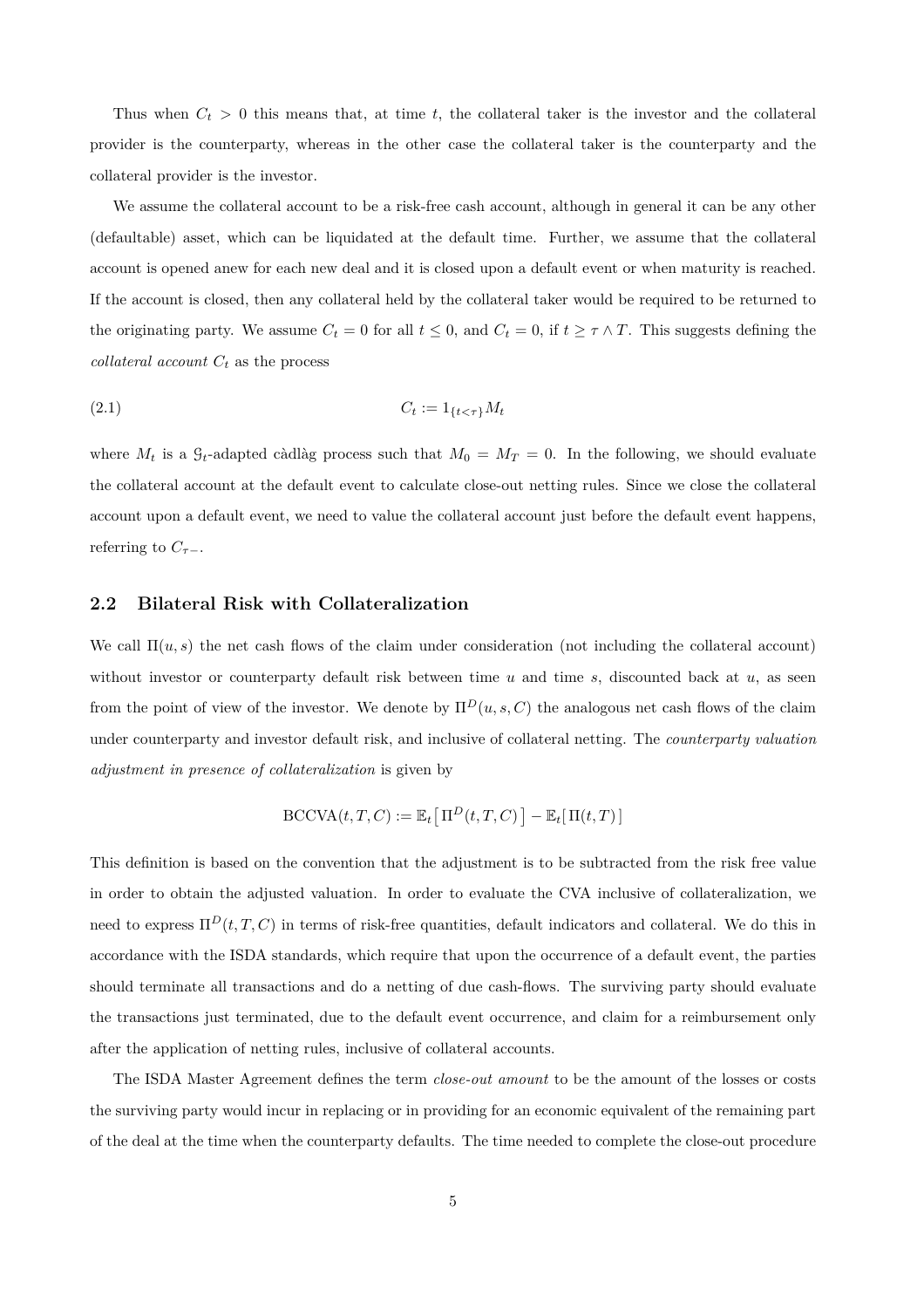is known as the *margin period of risk*. The Basel III proposal considers, for netting sets containing one or more trades involving either illiquid collateral, or derivatives that cannot be easily replaced, a supervisory floor of twenty business days for such period.

We denote the close-out amount by  $\varepsilon_t$ , and we assume it is a  $\mathcal{G}_t$ -adapted process. A positive value for  $\varepsilon_t$  means that the investor is a creditor of the counterparty, while a negative value for  $\varepsilon_t$  means that the counterparty is a creditor to the investor. Notice that the close-out amount is not a symmetric quantity w.r.t. the exchange of the role of two parties, since it is valued by one party after the default of the other one, and may take into account the credit quality of the surviving party. After deriving the general formula for BCCVA, we specify how to calculate the close-out amount.

#### **2.3 Collateral Re-Hypothecation**

In case of no-default happening, at final maturity the collateral provider expects to get back from the collateral taker the remaining collateral. Similarly, in case of default happening earlier (and assuming the collateral taker, before the default event, to be the surviving party), after netting the collateral with the cash flows of the transaction, the collateral provider expects to get back the remaining collateral on the account. However, it is often considered to be important, commercially, for the collateral taker to have relatively unrestricted use of the collateral until it must be returned to the collateral provider. This unrestricted use includes the ability to sell collateral to a third party in the market, free and clear of any interest of the collateral provider. Other uses would include lending the collateral or selling it under a "repo" agreement or *re-hypothecating* it. When the collateral taker re-hypothecates the collateral, then he leaves the collateral provider as an unsecured creditor with respect to collateral reimbursement.

In case of re-hypothecation, the collateral provider must therefore consider the possibility to recover only a fraction of his collateral. If the investor is the collateral taker, we denote the recovery fraction on collateral re-hypothecated by the defaulted investor by  $\text{Re}c'_0$ , while if the counterparty is the collateral taker, then we denote the recovery fraction on collateral re-hypothecated by the counterparty by  $\text{Rec}'_2$ . Accordingly, we define the collateral loss incurred by the counterparty upon investor default by  $\text{L}\sigma p'_0 = 1 - \text{R}\epsilon c'_0$  and the collateral loss incurred by the investor upon counterparty default by  $\text{L}_{\text{GD}}{}'_{2} = 1 - \text{R}_{\text{EC}}{}'_{2}$ . Typically, the surviving party has precedence on other creditors to get back his collateral, thus  $\text{Re}c_0 \le \text{Re}c'_0 \le 1$ , and  $\text{Re}z_2 \leq \text{Re}z_2' \leq 1$ . Here,  $\text{Re}z_0$  ( $\text{Re}z_2$ ) denotes the recovery fraction of the market value of the transaction that the counterparty (investor) gets when the investor (counterparty) defaults.

#### **2.4 Bilateral CVA Formula under Collateralization**

We start by listing all the situations that may arise on counterparty default and investor default events. Our goal is to calculate the present value of all cash flows involved by the contract by taking into account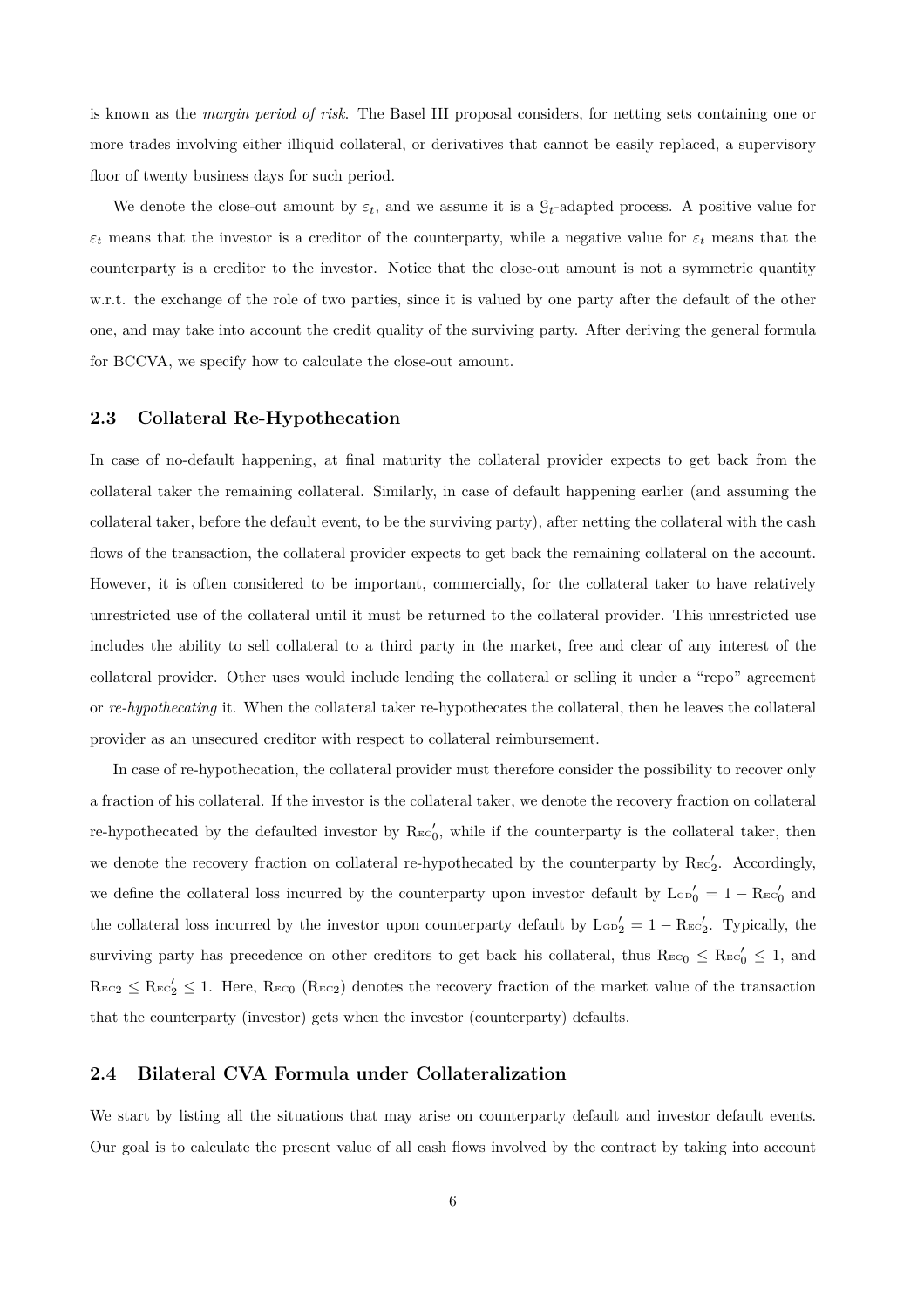(i) collateral margining operations, and (ii) close-out netting rules in case of default. Notice that we can safely aggregate the cash flows of the contract with the ones of the collateral account, since on contract termination all the posted collateral is returned to the originating party. We start considering all possible situations which may arise at the default time of the counterparty, which is assumed to default before the investor. In our notation

$$
X^+ := \max(X, 0) , \quad X^- := \min(X, 0) .
$$

We have:

1. The investor measures a positive (on-default) exposure on counterparty default ( $\varepsilon_{\tau_2} > 0$ ), and some collateral posted by the counterparty is available  $(C_{\tau_2} > 0)$ . Then, the investor exposure is reduced by netting, and the remaining collateral (if any) is returned to the counterparty. If the collateral is not enough, the investor suffers a loss for the remaining exposure. Thus, we have

$$
1_{\{\tau=\tau_20\}}1_{\{C_{\tau-}>0\}}(R_{\text{EC2}}(\varepsilon_{\tau}-C_{\tau-})^{+}+(\varepsilon_{\tau}-C_{\tau-})^{-})
$$

2. The investor measures a positive (on-default) exposure on counterparty default ( $\varepsilon_{\tau_2} > 0$ ), and some collateral posted by the investor is available ( $C_{\tau_2-}$  < 0). Then, the investor suffers a loss for the whole exposure. All the collateral (if any) is returned to the investor if it is not re-hypothecated, otherwise only a recovery fraction of it is returned. Thus, we have

$$
1_{\{\tau=\tau_20\}}1_{\{C_{\tau-}<0\}}(\text{Rec}_2\varepsilon_\tau-\text{Rec}_2'C_{\tau-})
$$

3. The investor measures a negative (on-default) exposure on counterparty default ( $\varepsilon_{\tau_2}$  < 0), and some collateral posted by the counterparty is available  $(C_{\tau_2-} > 0)$ . Then, the exposure is paid to the counterparty, and the counterparty gets back its collateral in full.

$$
1_{\{\tau=\tau_20\}} (\varepsilon_{\tau}-C_{\tau-})
$$

4. The investor measures a negative (on-default) exposure on counterparty default ( $\varepsilon_{\tau_2}$  < 0), and some collateral posted by the investor is available  $(C_{\tau_2-} < 0)$ . Then, the exposure is reduced by netting and paid to the counterparty. The investor gets back its remaining collateral (if any) in full if it is not re-hypothecated, otherwise he only gets the recovery fraction of the part of collateral exceeding the exposure.

$$
1_{\{\tau=\tau_2
$$

Similarly, if we consider all possible situations which can arise at the default time of the investor, and then aggregate all these cash flows, along with the ones due in case of non-default, inclusive of the collateral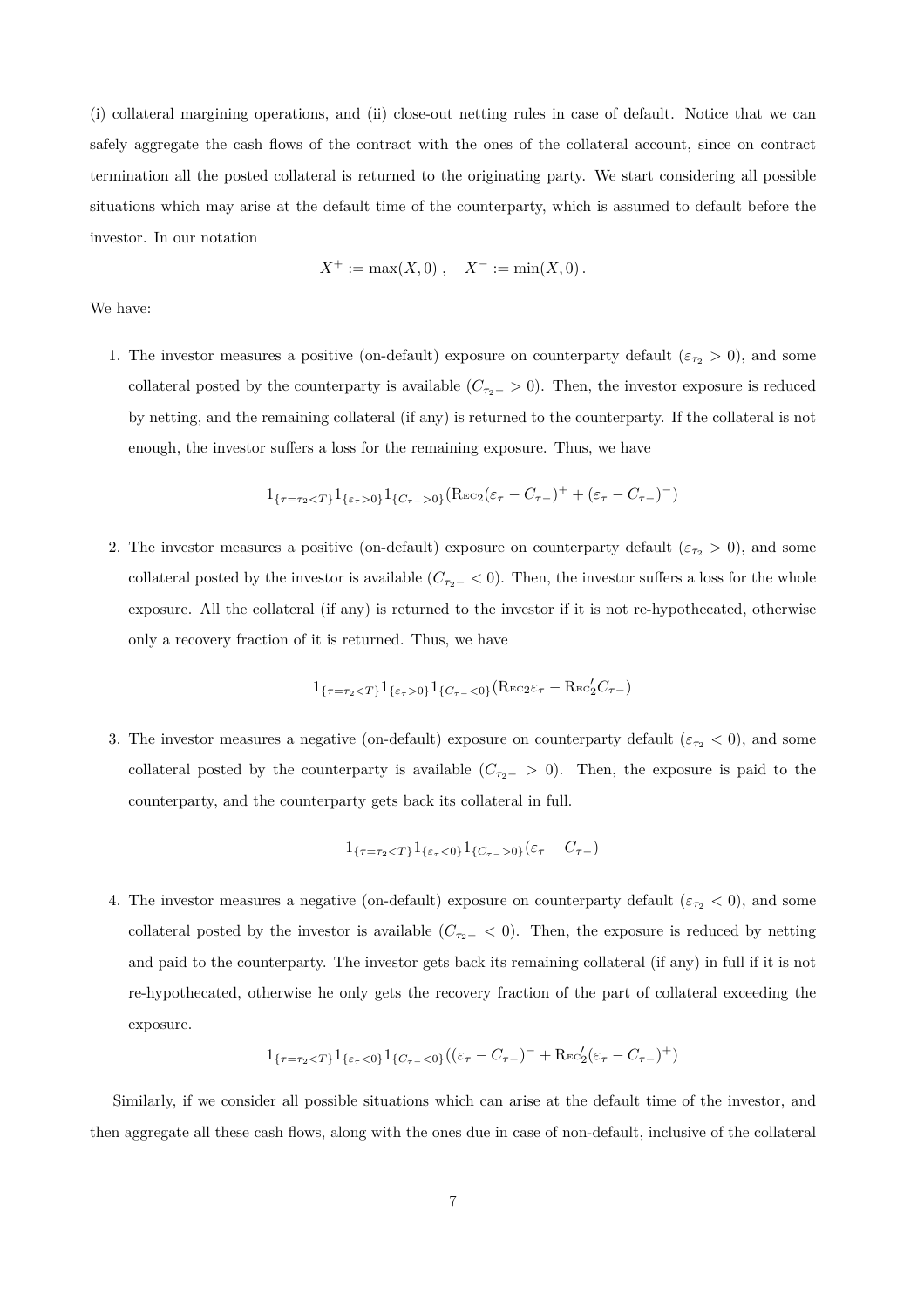account, we obtain, after straightforward manipulations

$$
\Pi^{D}(t, T; C) = \Pi(t, T)
$$
  
\n
$$
- 1_{\{\tau < T\}} D(t, \tau) (\Pi(\tau, T) - \varepsilon_{\tau})
$$
  
\n
$$
- 1_{\{\tau = \tau_{2} < T\}} D(t, \tau) (1 - \text{Rec}_{2}) (\varepsilon_{\tau}^{+} - C_{\tau-}^{+})^{+}
$$
  
\n
$$
- 1_{\{\tau = \tau_{2} < T\}} D(t, \tau) (1 - \text{Rec}_{2}) (\varepsilon_{\tau}^{-} - C_{\tau-}^{-})^{+}
$$
  
\n
$$
- 1_{\{\tau = \tau_{0} < T\}} D(t, \tau) (1 - \text{Rec}_{0}) (\varepsilon_{\tau}^{-} - C_{\tau-}^{-})^{-}
$$
  
\n
$$
- 1_{\{\tau = \tau_{0} < T\}} D(t, \tau) (1 - \text{Rec}_{0}) (\varepsilon_{\tau}^{+} - C_{\tau-}^{+})^{-}
$$

where  $D(t, T)$  denotes the risk-free discount factor. Notice that the collateral account enters only as a term reducing the exposure of each party upon default of the other one, taking into account which party posted the collateral.

#### **BCCVA General Formula**

By taking risk-neutral expectation of both sides of the equation expressing BCCVA, we obtain the general expression for collateralized bilateral CVA.

(2.2)  
\n
$$
\begin{aligned}\n\text{BCCVA}(t, T; C) &= -\mathbb{E}_t \big[ \mathbb{1}_{\{\tau < T\}} D(t, \tau) \left( \mathbb{E}_\tau [\Pi(\tau, T)] - \varepsilon_\tau \right) \big] \\
&\quad - \mathbb{E}_t \big[ \mathbb{1}_{\{\tau = \tau_2 < T\}} D(t, \tau) \left( \text{Lop}_2(\varepsilon_\tau^+ - C_{\tau-}^+) + \text{Lop}_2'(\varepsilon_\tau^- - C_{\tau-}^-) \right) \big] \\
&\quad - \mathbb{E}_t \big[ \mathbb{1}_{\{\tau = \tau_0 < T\}} D(t, \tau) \left( \text{Lop}_0(\varepsilon_\tau^- - C_{\tau-}^-) - \text{Lop}_0'(\varepsilon_\tau^+ - C_{\tau-}^+) \right) \big] \n\end{aligned}
$$

The first term on right-hand side of the above equation represents the mismatch in calculating the mark-tomarket price of remaining cash flows and the close-out amount. The second term is the counterparty risk due to counterparty's default (also known as counterparty valuation adjustment or CVA), and comes with a negative sign (always from the point of view of the investor). The third term represents the counterparty risk due to investor's default (also known as debit valuation adjustment or DVA) and comes with a positive sign (again from the point of view of the investor). For future references, we formally define the CVA and DVA as

(2.3) 
$$
\text{CVA}(t, T; C) = -\mathbb{E}_t \left[ 1_{\{\tau = \tau_2 < T\}} D(t, \tau) \left( \text{Lop}_2(\varepsilon^+_{\tau} - C^+_{\tau-})^+ + \text{Lop}_2'(\varepsilon^-_{\tau} - C^-_{\tau-})^+ \right) \right]
$$

and

(2.4) 
$$
DVA(t, T; C) = -\mathbb{E}_t \left[ 1_{\{\tau = \tau_0 < T\}} D(t, \tau) \left( L_{GD}( \varepsilon^-_{\tau} - C^-_{\tau^-_{\tau-}} )^- + L_{GD}( \varepsilon^+_{\tau} - C^+_{\tau^-_{\tau-}} )^- \right) \right]
$$

Notice that such definitions are different from the analogous definitions in the unilateral case, since they include a first to default indicator that avoids inconsistencies and double counting. Some market players do not include the indicator checking the first to default, and thus develop a formula that is inconsistent on closeout rules. The error induced by such approximation is discussed in the report in Brigo, Buescu and Morini (2011).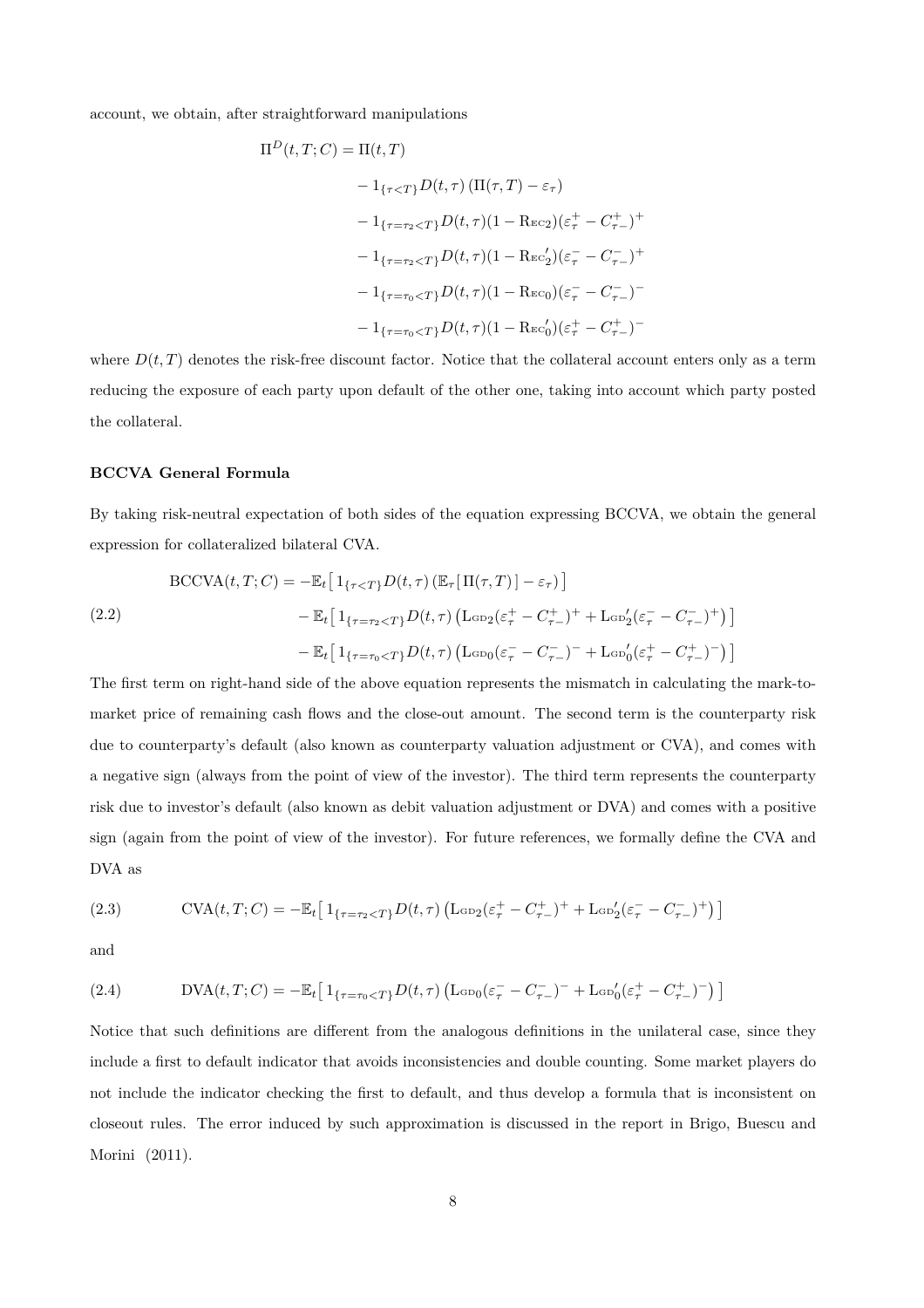#### **Specialization of BCCVA Formula**

Starting from this section we assume that the close-out amount of investor to counterparty and of counterparty to investor at any time *t* is symmetric, and equal to the default-free mark-to-market price of the cash flows that would be due from the default event up to contract's maturity date, so that for the investor we have

$$
\varepsilon_{\tau} := \mathbb{E}_{\tau}[\Pi(\tau, T)],
$$

(for the counterparty we have the opposite quantity  $-\varepsilon_{\tau}$ ) and the mismatching term in the BCCVA formula drops out. Notice that we can complicate the above approximation and calculate the close-out amount by taking into account the credit worthiness of the surviving party, the cost of replacing the contract, and the funding costs. A more articolated approach can be found in Brigo et al. (2011) and in references cited therein.

If collateral re-hypothecation is not allowed  $(L_{GD_2'} = L_{GD_0'} = 0)$ , then the BCCVA formula simplifies to

(2.6)  
\n
$$
\text{BCCVA}(t, T; C) = -\mathbb{E}_t \left[ 1_{\{\tau = \tau_2 < T\}} D(t, \tau) \text{Log}_2(\varepsilon_{\tau}^+ - C_{\tau-}^+)^\dagger \right] \\
-\mathbb{E}_t \left[ 1_{\{\tau = \tau_0 < T\}} D(t, \tau) \text{Log}_0(\varepsilon_{\tau}^- - C_{\tau-}^-)^\dagger \right]
$$

On the other hand, if re-hypothecation is allowed and the surviving party always faces the worst case  $(Lop_2' = Lop_2$  and  $Lop_0' = Lop_0$ ), then we obtain

(2.7)  
\n
$$
\text{BCCVA}(t, T; C) = -\mathbb{E}_t \left[ 1_{\{\tau = \tau_2 < T\}} D(t, \tau) \text{Lop}_2(\varepsilon_\tau - C_{\tau-})^+ \right] - \mathbb{E}_t \left[ 1_{\{\tau = \tau_0 < T\}} D(t, \tau) \text{Lop}_0(\varepsilon_\tau - C_{\tau-})^- \right]
$$

Finally, if we remove collateralization, i.e.  $C_t = 0$  for any  $t$ , then we recover the result given for example in Brigo and Capponi (2008)

(2.8)  
\n
$$
BCVA(t, T) := BCCVA(t, T; 0)
$$
\n
$$
= - \mathbb{E}_t \left[ 1_{\{\tau = \tau_2 < T\}} D(t, \tau) L_{GD2} \varepsilon_{\tau}^+ \right]
$$
\n
$$
- \mathbb{E}_t \left[ 1_{\{\tau = \tau_0 < T\}} D(t, \tau) L_{GD0} \varepsilon_{\tau}^- \right]
$$

If we remove collateralization ( $C_t = 0$  for any *t*) and we consider a risk-free investor ( $\tau_0 \to \infty$ ), we recover the classice result of Canabarro and Duffie (2004), see also Brigo and Masetti (2005) for interest rate swaps with netting and Brigo and Pallavicini (2007) for interest rate swaps with wrong way risk.

(2.9) 
$$
\text{BCVA}(t,T)|_{\tau_0 \to \infty} = -\mathbb{E}_t \left[ 1_{\{\tau_2 < T\}} D(t,\tau_2) L_{\text{GD}_2 \varepsilon_{\tau_2}^+} \right]
$$

### **2.5 Collateralization Strategies**

We describe two collateralization mechanisms which we will later use in our numerical simulations. These are the collateralization through margining, and the limit case of continuous collateralization,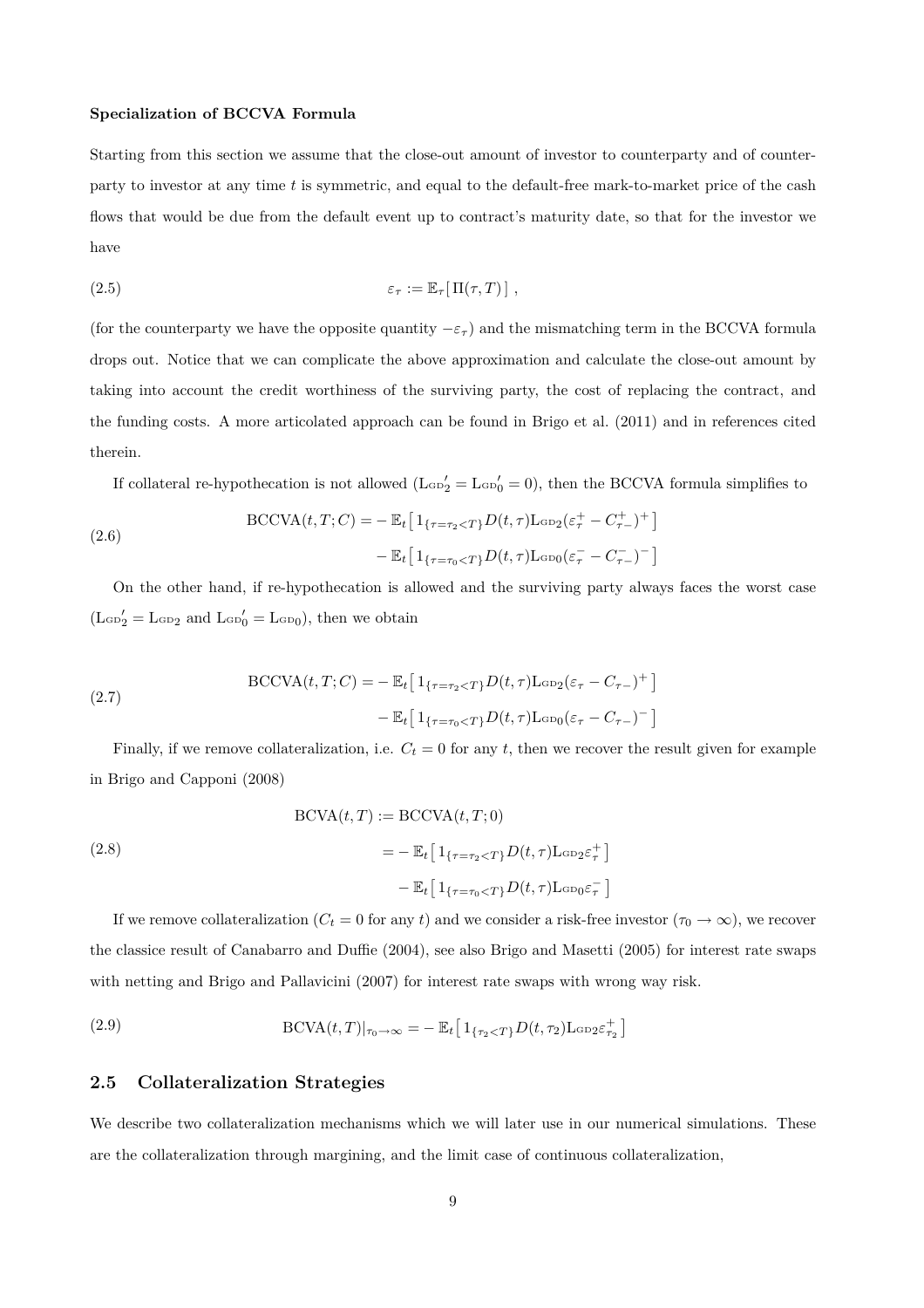#### **Collateralization through Margining**

In the first case, we assume that collateral posting only occurs at discrete times on a fixed grid  $(t_0 =$  $t, \ldots, t_N = T$ ). Notice that a realistic margining practice also includes minimum transfer amounts, thresholds, independent amounts. Here we consider only a simple but relevant case. See Brigo et al. (2011) and references therein for more detailed examples.

At each collateral posting date  $t_i$ , the collateral account is updated according to changes in the mark-tomarket price of the remaining cash flows. We denote by  $C_{t_i-}$  the collateral account right before the collateral update for time  $t_i$  takes place, and denote by  $C_{t_i}$  the collateral account right after the collateral update for time  $t_i$  takes place. We define the following dynamics for the collateral account  $C_t =: 1_{\{t < \tau\}} M_t$  with

(2.10) 
$$
M_{t_0} := 0 \ , \quad M_{t_n} := 0 \ , \quad M_u := \frac{M_{\beta(u)}}{D(\beta(u), u)} \ , \quad M_{t_i} := \mathbb{E}_{t_i}[\Pi(t_i, T)]
$$

where  $t_0 < u < t_N$  and  $\beta(u)$  is the last update time before  $u, \beta(u) = \sup\{t_i : t_i \leq u, i = 0, \ldots, N\}.$ 

#### **Continuous Collateralization**

In the second case, we consider the limit case of updating the collateral account continuously, thereby obtaining the following collateralization rule  $C_t := 1_{\{t < \tau\}} M_t$  with

$$
(2.11) \t\t M_t := \mathbb{E}_t[\Pi(t,T)]
$$

Notice that such rule can be obtained from the previous one by setting the function  $\beta$  to be the identity.

The CVA and DVA terms of the BCCVA formula depend on the collateral account via the following two terms

$$
\varepsilon_{\tau}^+ - C_{\tau-}^+ \ , \quad \varepsilon_{\tau}^- - C_{\tau-}^-
$$

where as before  $\tau$  is the first default event between the two parties, and  $\varepsilon_{\tau} = \mathbb{E}_{\tau}[\Pi(\tau, T)].$ 

If the mark-to-market of the remaining cash flows does not jump at the first default event, then both terms drop out when the collateral is updated continuously. Thus, in such case we can call the collateral scheme a *perfect* collateralization scheme. This will not be the case for Credit Default Swaps.

## **3 BCCVA for Credit Default Swaps**

The price process  $\Gamma_t$  for a CDS selling protection L<sub>GD1</sub> at time t for default of the reference entity between times  $T_a$  and  $T_b$ , with  $t \leq T_a < T_b$ , in exchange of a periodic premium rate  $S_1$  is given by

$$
\Gamma_t := \mathbb{E}_t \left[ S_1 \int_{T_a}^{T_b} D(t, u) 1_{\{\tau_1 > u\}} du + \text{Lop}_1 \int_{T_a}^{T_b} D(t, u) d1_{\{\tau_1 > u\}} \right]
$$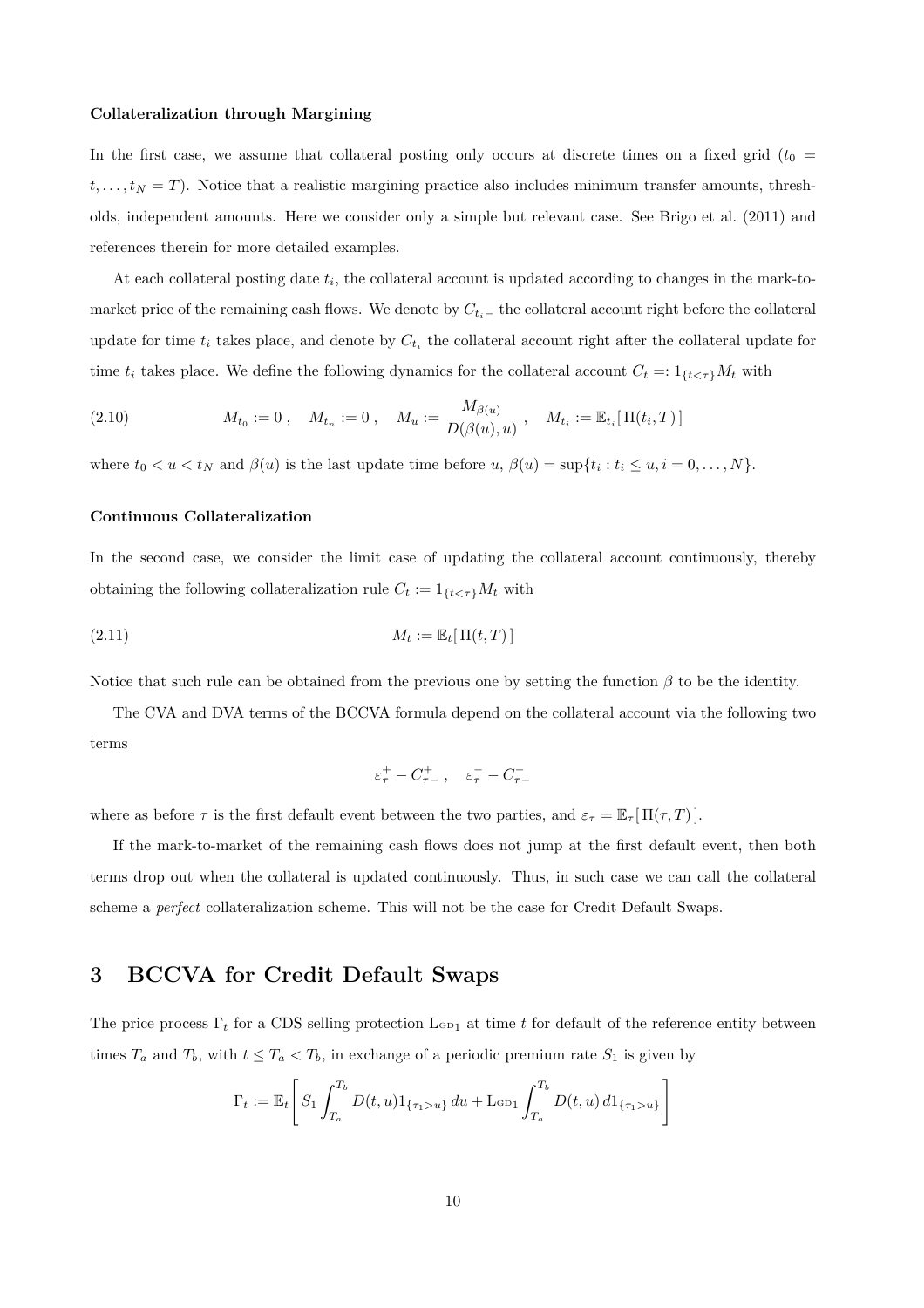where, for simplicity, we assume that the premium leg pays continually. If we assume deterministic interest rates, and deterministic recovery rates, then the price process may be written as

(3.1) 
$$
\Gamma_t(T_a, T_b; S_1, \text{Lop}_1) = 1_{\{\tau_1 > t\}} S_1 \int_{T_a}^{T_b} D(t, u) \mathbb{Q}(\tau_1 > u | \mathcal{G}_t) du + 1_{\{\tau_1 > t\}} \text{Lop}_1 \int_{T_a}^{T_b} D(t, u) d\mathbb{Q}(\tau_1 > u | \mathcal{G}_t)
$$

We next proceed to the valuation of the BCCVA adjustment for the case of a CDS contract. We use the collateralization rules detailed in Section 2.5, and we recall that  $\beta(\tau)$  is the last time when collateral was updated before the default event of one of the two parties (in case of continuous collateralization the *β* function is simply the identity function).

If we apply the formulas in Eq.  $(2.6)$ ,  $(2.7)$  and  $(2.8)$  to the case of CDS contracts, then it is easily seen that when collateral re-hypothecation is not allowed, the adjustment for a receiver CDS contract (protection seller) running from time  $t = T_a$  to time  $T_b = T$  is given by

(3.2)  
\n
$$
\text{BCCVA}(t, T; C) = -\mathbb{E}_t \bigg[ 1_{\{\tau = \tau_2 < T\}} D(t, \beta(\tau)) \text{Lop}_2 \left( D(\beta(\tau), \tau) \Gamma_\tau^+ - \Gamma_{\beta(\tau)-}^+ \right)^+ \bigg] - \mathbb{E}_t \bigg[ 1_{\{\tau = \tau_0 < T\}} D(t, \beta(\tau)) \text{Lop}_0 \left( D(\beta(\tau), \tau) \Gamma_\tau^- - \Gamma_{\beta(\tau)-}^- \right)^- \bigg]
$$

In case when re-hypothecation is allowed, then we obtain

(3.3)  
\n
$$
\text{BCCVA}(t, T; C) = -\mathbb{E}_t \Big[ 1_{\{\tau = \tau_2 < T\}} D(t, \beta(\tau)) \text{Lop}_2 \left( D(\beta(\tau), \tau) \Gamma_\tau - \Gamma_{\beta(\tau)-} \right)^+ \Big] - \mathbb{E}_t \Big[ 1_{\{\tau = \tau_0 < T\}} D(t, \beta(\tau)) \text{Lop}_0 \left( D(\beta(\tau), \tau) \Gamma_\tau - \Gamma_{\beta(\tau)-} \right)^- \Big]
$$

Finally, if we remove collateralization, i.e.  $M_t = 0$  for any  $t$ , then we obtain

(3.4)  
\n
$$
BCVA(t,T) = - \mathbb{E}_t \left[ 1_{\{\tau = \tau_2 < T\}} D(t,\tau) L_{GD2} \Gamma_\tau^+ \right] \\
 - \mathbb{E}_t \left[ 1_{\{\tau = \tau_0 < T\}} D(t,\tau) L_{GD0} \Gamma_\tau^- \right]
$$

From (3.4), we can see that the only terms we need to know in order to be able to numerically compute the credit valuation adjustments are the *on-default survival* probabilities

(3.5) 
$$
\mathbf{1}_{\tau=\tau_2\leq T}\mathbf{1}_{\tau_1>\tau_2}\mathbb{Q}(\tau_1>t|\mathcal{G}_{\tau_2}), \quad \mathbf{1}_{\tau=\tau_0\leq T}\mathbf{1}_{\tau_1>\tau_0}\mathbb{Q}(\tau_1>t|\mathcal{G}_{\tau_0})
$$

Let us assume that  $t > \tau_2 > u$ . Then, in presence of collateralization, we can see from Eq. (3.2) and (3.3) that we need to evaluate the *pre-default survival* probabilities

(3.6) 
$$
\mathbf{1}_{\tau=\tau_2\leq T}\mathbf{1}_{\tau_1>u}\mathbb{Q}(\tau_1>t|\mathcal{G}_u), \quad \mathbf{1}_{\tau=\tau_0\leq T}\mathbf{1}_{\tau_1>u}\mathbb{Q}(\tau_1>t|\mathcal{G}_u)
$$

Let us define

(3.7) 
$$
\varphi_u(w, x, v) = \mathbb{Q}(\tau_0 > w, \tau_1 > x, \tau_2 > v | \mathcal{F}_u)
$$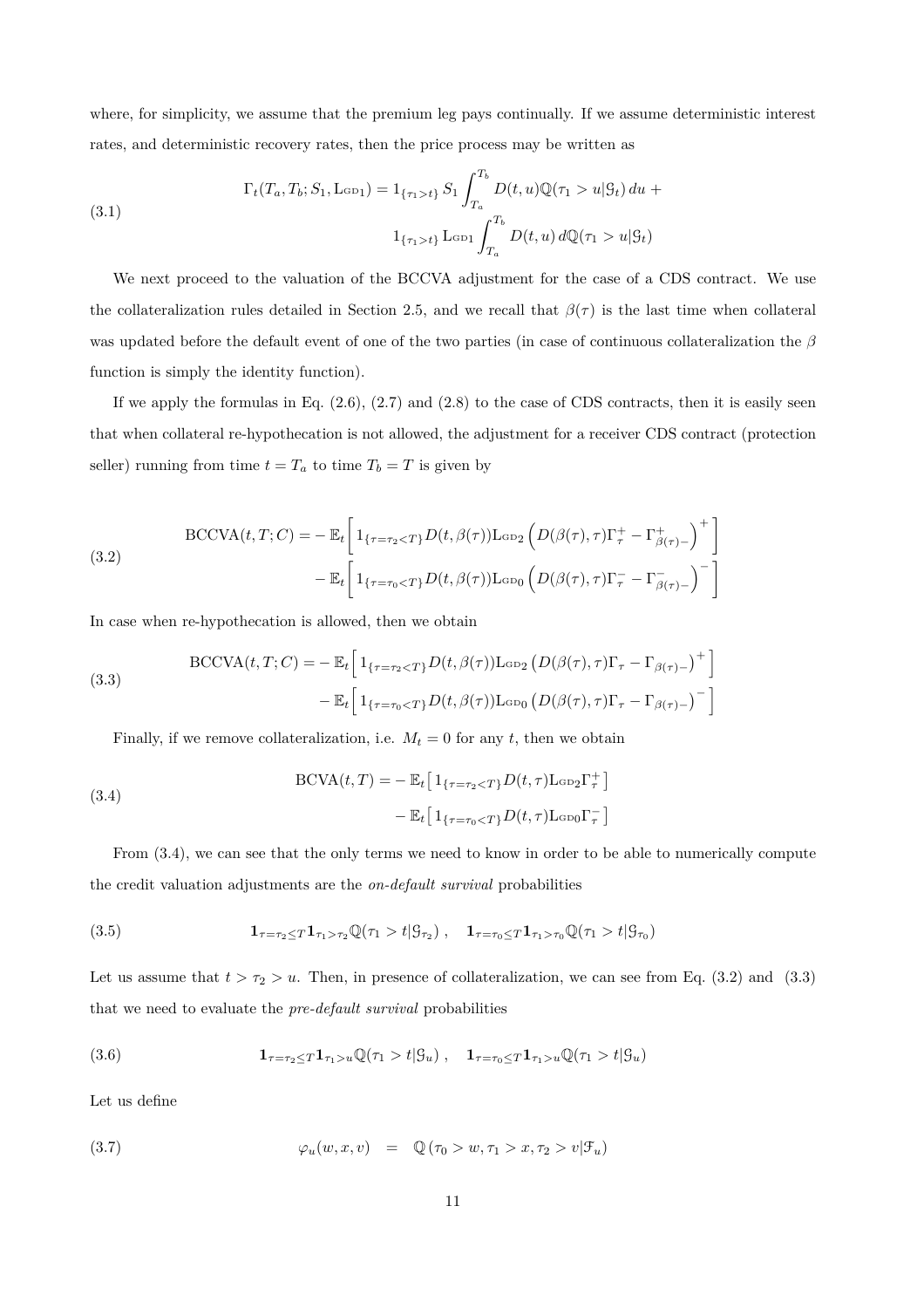Then, the pre-default survival probabilities can be evaluated using the key lemma in Bielecki and Rutkowski (2001) (Lemma 5.1.2). More specifically, for  $t > \tau > u$ , we have

(3.8) 
$$
1_{\{\tau_1 > u\}} \mathbb{Q}(\tau_1 > t | \mathcal{G}_u) = 1_{\{\tau_1 > u\}} \frac{\varphi_u(u, t, u)}{\varphi_u(u, u, u)}
$$

The on-default survival probabilities, instead, require some further analysis. For a given random variable X, when referring to the martingale process  $u \to \mathbb{E}_u^{\mathbb{Q}}[X]$ , we mean that we are choosing its unique càdlàg modification.

**Proposition 3.1.** *Assume*  $\varphi_u(u, x, y)$  *and*  $\varphi_u(y, x, u)$  *are differentiable with respect to y. If*  $t > \tau_2$ *, we have* 

l,

(3.9) 
$$
\mathbf{1}_{\tau=\tau_2\leq T}\mathbf{1}_{\tau_1>\tau_2}\mathbb{Q}(\tau_1>t|\mathcal{G}_{\tau_2})=\lim_{u\downarrow\tau_2}\mathbf{1}_{u\leq T}\mathbf{1}_{\tau_1>u}\frac{\frac{\partial}{\partial y}\varphi_u(u,t,y)|_{y=\tau_2}}{\frac{\partial}{\partial y}\varphi_u(u,u,y)|_{y=\tau_2}}
$$

*Similarly, if*  $t > \tau_0$ *, we have* 

(3.10) 
$$
\mathbf{1}_{\tau=\tau_0\leq T}\mathbf{1}_{\tau_1>\tau_0}\mathbb{Q}(\tau_1>t|\mathcal{G}_{\tau_0})=\lim_{u\downarrow\tau_0}\mathbf{1}_{u\leq T}\mathbf{1}_{\tau_1>u}\frac{\frac{\partial}{\partial y}\varphi_u(y,t,u)}{\frac{\partial}{\partial y}\varphi_u(y,u,u)}\Big|_{y=\tau_0}
$$

*Proof.* We only prove Eq.  $(3.9)$ , as the proof of Eq.  $(3.10)$  is analogous and omitted here. Since  $\mathcal{G}_t$  is a right-continuous filtration and  $\varsigma$  a finite G-stopping time, then for any integrable random variable  $X$ , it follows from the right continuity of E*<sup>u</sup>* [*X*] and from the martingale convergence theorem, see also Protter (2004), that

(3.11) 
$$
\mathbb{E}_{\varsigma}[X] = \lim_{u \downarrow \varsigma} \mathbb{E}_{u}[X]
$$

Using Eq. (3.11), we obtain

$$
\mathbf{1}_{\tau=\tau_2 \leq T} \mathbf{1}_{\tau_1 > \tau_2} \mathbb{Q}(\tau_1 > t | \mathcal{G}_{\tau_2}) = \lim_{u \downarrow \tau_2} f(u)
$$

where

$$
f(u) = \mathbf{1}_{u \leq T} \mathbf{1}_{\tau_1 > u} \mathbb{Q}(\tau_1 > t | \mathcal{G}_u).
$$

Notice that on the set  $u > \tau_2$ , we have  $\mathcal{G}_u \supseteq \mathcal{G}_{\tau_2} \supseteq \sigma(\tau_2)$ . Therefore, using the key lemma, we have

$$
f(u) = 1_{\{u \leq T\}} 1_{\{\tau_1 > u\}} \frac{\mathbb{E}^{\mathbb{Q}} \left[ 1_{\{\tau_1 > t\}} 1_{\{\tau_1 > u\}} | \mathcal{F}_u \vee \mathcal{H}_u^0 \vee \sigma(\tau_2) \right]}{\mathbb{E}^{\mathbb{Q}} \left[ 1_{\{\tau_1 > u\}} | \mathcal{F}_u \vee \mathcal{H}_u^0 \vee \sigma(\tau_2) \right]}
$$
  

$$
= 1_{\{u \leq T\}} 1_{\{\tau_1 > u\}} \frac{\mathbb{E}^{\mathbb{Q}} \left[ 1_{\{\tau_1 > t\}} | \mathcal{F}_u \vee \mathcal{H}_u^0 \vee \sigma(\tau_2) \right]}{\mathbb{E}^{\mathbb{Q}} \left[ 1_{\{\tau_1 > u\}} | \mathcal{F}_u \vee \mathcal{H}_u^0 \vee \sigma(\tau_2) \right]}
$$

(3.12)

Further application of the key lemma yields

(3.13) 
$$
\mathbb{E}^{\mathbb{Q}}\left[1_{\{\tau_1 > t\}}|\mathcal{F}_u \vee \mathcal{H}_u^0 \vee \sigma(\tau_2)\right] = 1_{\{\tau_0 > u\}} \frac{\frac{\partial}{\partial y}\varphi_u(u,t,y)}{\frac{\partial}{\partial y}\varphi_u(u,0,y)}\Big|_{y=\tau_2}
$$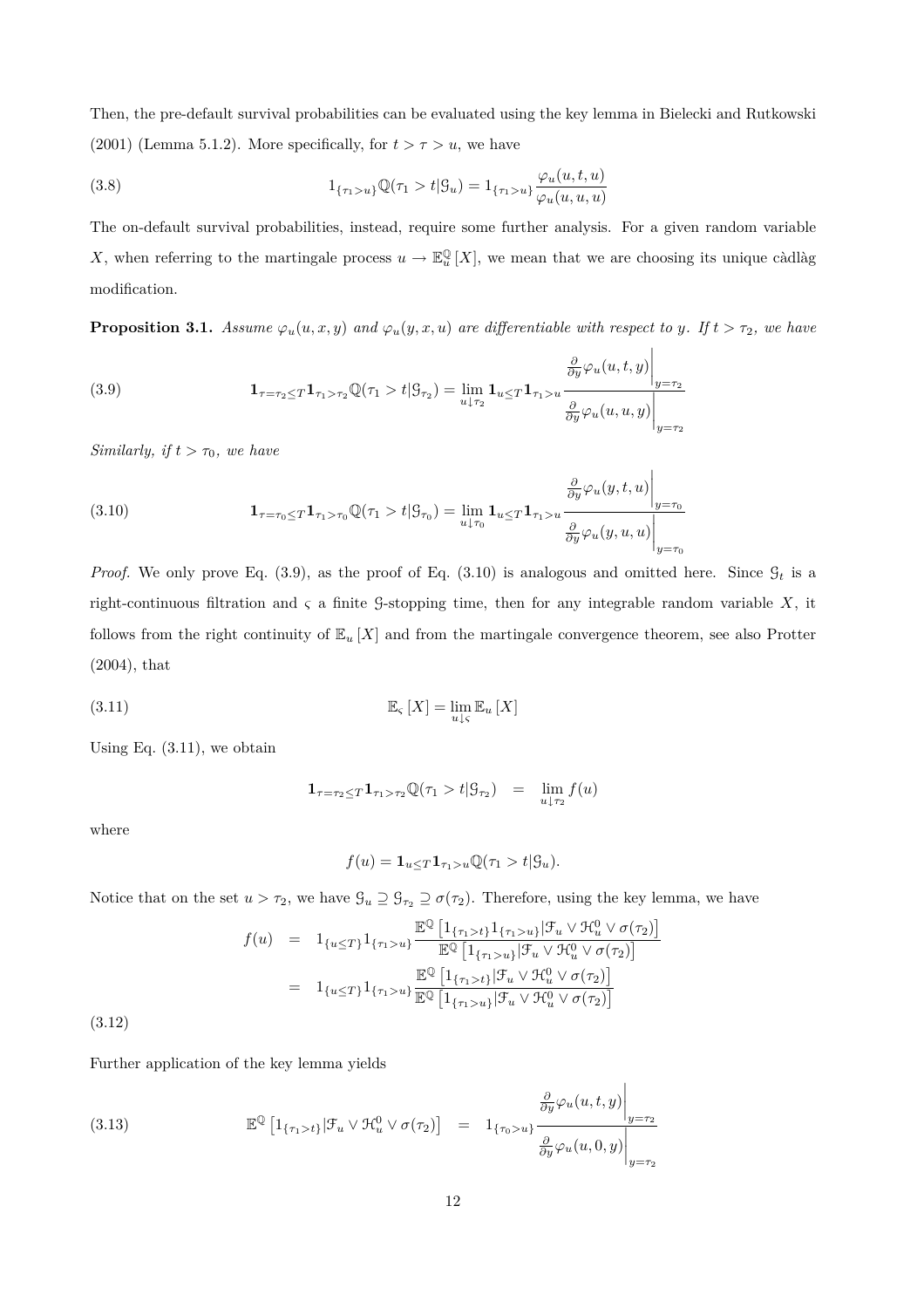and

(3.14) 
$$
\mathbb{E}^{\mathbb{Q}}\left[1_{\{\tau_1>u\}}|\mathcal{F}_u\vee\mathcal{H}_u^0\vee\sigma(\tau_2)\right] = 1_{\{\tau_0>u\}}\frac{\frac{\partial}{\partial y}\varphi_u(u,u,y)}{\frac{\partial}{\partial y}\varphi_u(u,0,y)}\Big|_{y=\tau_2}
$$

Plugging the expressions in Eq.  $(3.13)$  and in Eq.  $(3.14)$  into Eq.  $(3.12)$ , we obtain

$$
f(u) = 1_{\{u \le T\}} 1_{\{\tau_1 > u\}} \frac{\frac{\partial}{\partial y} \varphi_u(u, t, y) \Big|_{y=\tau_2}}{\frac{\partial}{\partial y} \varphi_u(u, u, y) \Big|_{y=\tau_2}}
$$

l,

and the desired result follows.

Notice that, in general, the on-default and pre-default survival probabilities have a different term structure. However, in some special case, they turn out to be the same, as stated the next corollary.

**Corollary 3.1.** *Assume*

$$
\varphi(w, x, v) = \mathbb{Q}(\tau_0 > w | \mathcal{F}_u) \mathbb{Q}(\tau_1 > x | \mathcal{F}_u) \mathbb{Q}(\tau_2 > v | \mathcal{F}_u).
$$

*Then*

(3.15) 
$$
1_{\{\tau_1 > \tau\}} \mathbb{Q}(\tau_1 > t | \mathcal{G}_{\tau}) = 1_{\{\tau_1 > \tau\}} \mathbb{Q}(\tau_1 > t | \mathcal{F}_{\tau})
$$

The proof follows immediately using the independence assumption and the fact that simultaneous defaults are excluded.

**Remark I:** Notice that, if the default events are not conditionally independent given the reference filtration, it is no longer true that on-default and pre-default survival probabilities are the same when  $u = \tau_2^-$ . In financial terms, this means that in the case of a credit default swap contract, continuous collateralization  $(\beta(\tau) = \tau)$  does not fully eliminate counterparty risk. It does so only if the default times of the counterparties and of the reference entity are conditionally independent. Moreover, observe that this is a feature of products such as credit default swaps, where the mark-to-market price of the residual transaction, if taken as defining the exposure  $\varepsilon_{\tau}$ , may experience a jump at  $\tau$ . The same would not occur if the product were, for instance, an interest rate swap, as we discuss instead in Brigo et al. (2011). In that case the adjustments, which depend on the collateral account via the following terms  $\varepsilon^+_7 - C^+_{7-}$  and  $\varepsilon^-_7 - C^-_{7-}$ , would drop to zero, thus eliminating completely the counterparty risk.

## **4 Numerical Simulations**

In this section, we specify credit and default correlation models, and then present numerical simulations to evaluate the bilateral CVA of credit default swap contracts. In order to keep the computation tractable,

 $\Box$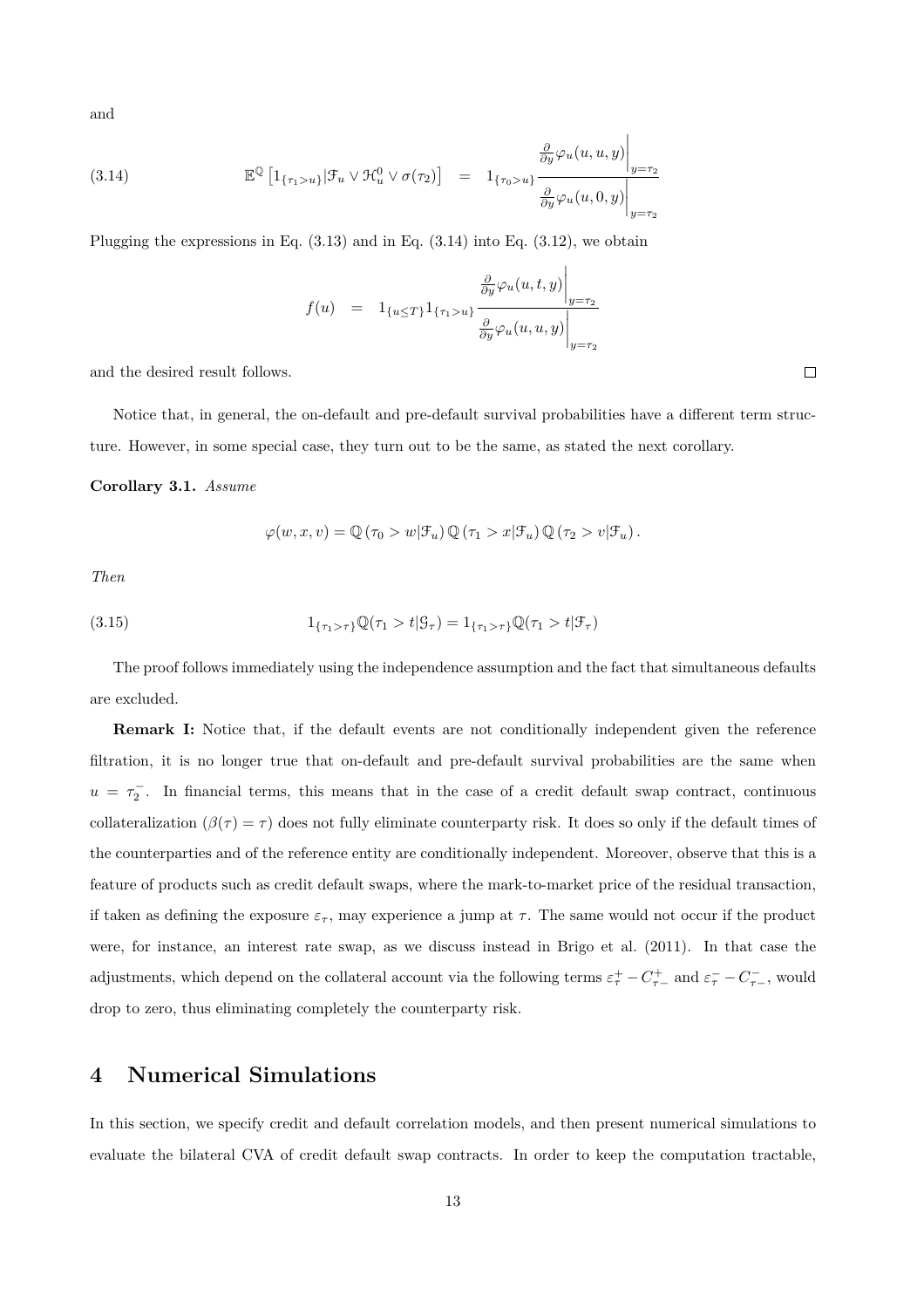we consider a square root diffusion model driving the intensity of investor, counterparty and CDS reference credit, and correlate the default events through a copula structure. We measure the impact of default correlation on the resulting adjustment.

#### **4.1 Credit Spread Model**

For the stochastic intensity models we set

(4.1) 
$$
\lambda_t^i = y_t^i + \psi^i(t; \beta^i) , \quad i \in \{0, 1, 2\}
$$

where whenever we omit the upper index we refer to quantities for all indices. Each  $\psi^i$  is a deterministic function, depending on the model's parameter vector  $\beta^i$ , that is integrable on closed intervals. The initial condition  $y_0^i$  is one more parameter at our disposal. We are free to select its value as long as

$$
\psi^i(0;\beta^i) = \lambda_0^i - y_0^i.
$$

We take each  $y^i$  to be a Cox Ingersoll Ross process:

$$
dy_t^i = \kappa^i (\mu^i - y_t^i) dt + \nu^i \sqrt{y_t^i} dZ^i(t) , \quad i \in \{0, 1, 2\}
$$

where the parameter vector is  $\beta^i := (\kappa^i, \mu^i, \nu^i, y_0^i)$  and each parameter is a positive deterministic constant, thus implying the condition  $\kappa \mu > 0$ . As usual,  $Z^i$  is a standard Brownian motion process under the risk neutral measure. We relax the Feller condition  $2\kappa^j\mu^j > (\nu^j)^2$  so that we do not limit the CDS implied volatility generated by the model. The three processes  $y^i$  are assumed to be independent, i.e. the driving brownian motion processes  $Z<sup>i</sup>$  are independent. This is assumed in order to simplify the parametrization of the model and to focus on default correlation rather than spread correlation, but the assumption can be removed if one is willing to complicate the parametrization of the model. In general, when stochastic intensities follow diffusion processes, spread correlation is of second order with respect to default correlation in most cases, as it has been recognized in Jouanin et al. (2001), for example. We also define the integrated quantities

$$
\Lambda^i(t):=\int_0^t\lambda^i_sds\;,\quad Y^i(t):=\int_0^ty^i_sds\;,\quad\Psi^i(t,\beta^i):=\int_0^t\psi^i(s,\beta^i)ds\;.
$$

#### **Default Dependence**

We place ourselves in a Cox process setting, where

(4.2) 
$$
\tau_i = (\Lambda^i)^{-1} (\xi_i), i = 0, 1, 2
$$

with  $\xi_0$ ,  $\xi_1$  and  $\xi_2$  being standard exponential random variables whose associated uniforms  $U_i := 1 - \exp\{-\xi_i\}$ are connected through a Gaussian trivariate copula function  $C_R(u_0, u_1, u_2) := \mathbb{Q}(U_0 < u_0, U_1 < u_1, U_2 < u_2)$ , where  $\mathbf{R} = [r_{i,j}]_{i,j=0,1,2}$  is the correlation matrix parameterizing the Gaussian copula.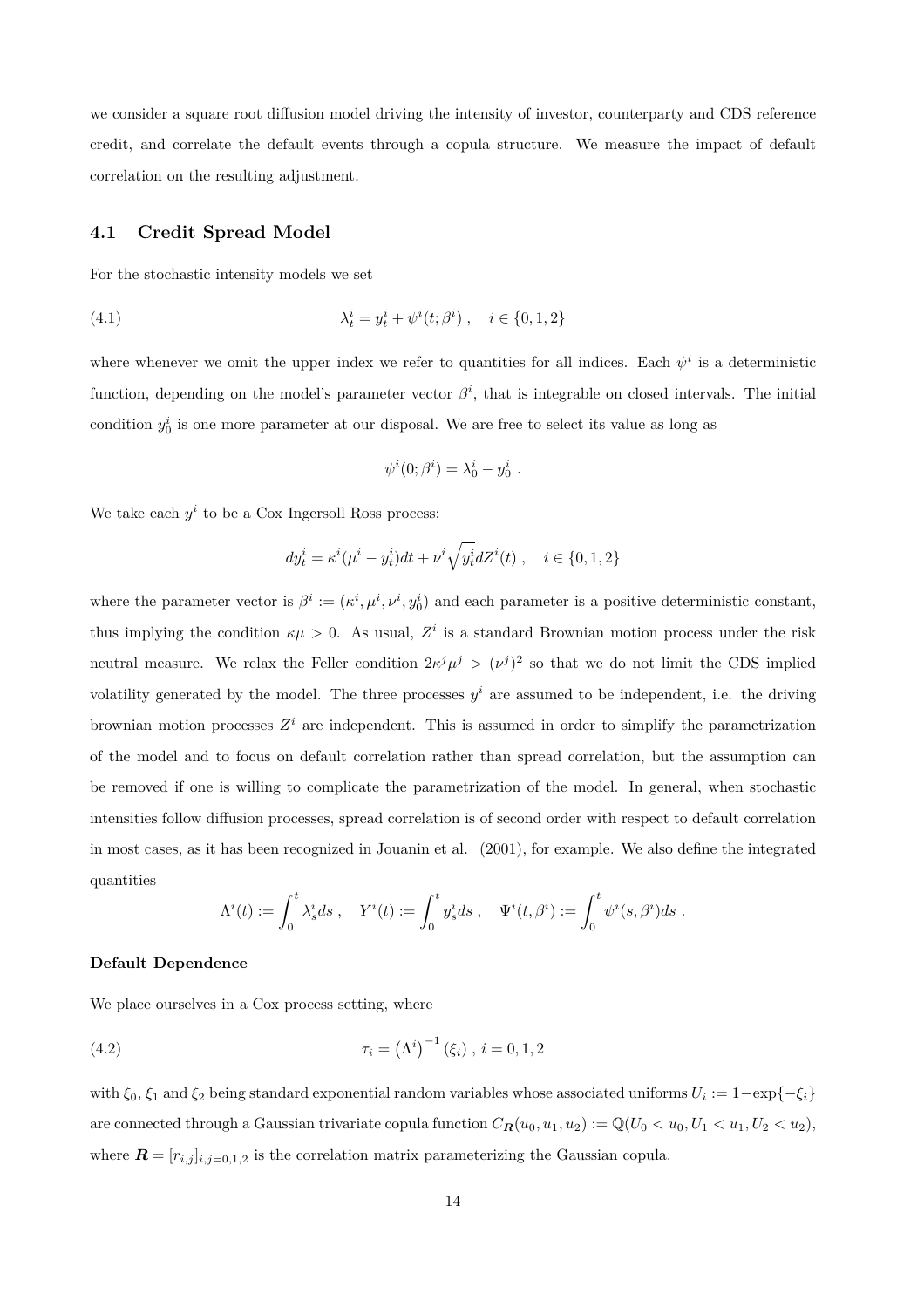#### **Calibration to CDS Market Quotes**

Since the survival probabilities in our model are given by

$$
(4.3) \mathbb{Q}(\tau_i > t)_{model} = \mathbb{E}_0\Big[e^{-\Lambda^i(t)}\Big] = \mathbb{E}_0\big[\exp\left(-\Psi^i(t,\beta^i) - Y^i(t)\right)\big] = \exp\left(-\Psi^i(t,\beta^i)\right)\mathbb{E}_0\big[\exp\left(-Y^i(t)\right)\big]
$$

we need to guarantee that

(4.4) 
$$
\exp\left(-\Psi^{i}(t,\beta^{i})\right)\mathbb{E}_{0}\left[\exp\left(-Y^{i}(t)\right)\right]=\mathbb{Q}\left(\tau_{i}>t\right)_{\text{CDSmarket}}
$$

where the parameters  $\beta^i$  are chosen so that we have a positive function  $\psi^i$  (i.e. a non-decreasing  $\Psi^i$ ). Notice that the expectation on the left hand side of Eq. (4.4) represents the bond price in the time-homogeneous CIR model with parameters  $\beta^i$ . Thus, if  $\psi^i$  is selected according to this last formula, as we will assume from now on, the model is easily and automatically calibrated to the market survival probabilities (possibly stripped from CDS data).

#### **Realistic Market Data-Set for CDS Options**

Once we have calibrated CDS data through  $\psi^i(\cdot,\beta^i)$ , we are left with the parameters  $\beta^i$ , which can be used to fit the price of further products, such as single-name option data. However, single-name options on the credit derivatives market are not liquid. Indeed, typically the bid-ask spreads for single name CDS options are large and suggest to consider these quotes with caution, see Brigo (2005). At the moment we content ourselves of calibrating only CDS's for the credit part. To help specifying *β* without further data we set some values of the parameters implying possibly reasonable values for the implied volatility of hypothetical at the money CDS options on the three entities. Such CDS options are options to enter *t* years from now into a CDS selling protection up to a future time *T*. They are at the money, in that if the option is exercised the future CDS is entered at time  $t$  at a spread given by the initial CDS spread at time 0 for maturity  $t + T$ . Also, the CDS to be entered is a receiver CDS and we do not consider front end protection for defaults up to *t*. The implied volatilities are calculated by matching Black's formula for CDS options to the model price. The model option price is obtained through Jamshidian's decomposition as described in Brigo and Mercurio (2006) and more rigorosuly in Brigo and El-Bachir (2010), and the values are reported in Brigo et al. (2011).

We focus on three different sets of CDS quotes reported in Table 2, that we name hereafter *Low*, *Mid* and *High* risk settings. We then calibrate the parameters of the CIR model to these quotes and recover the parameters given in Table 1, assuming that recovery rates are at 40% level.

#### **4.2 Numerical Evaluation of the Credit Spread Model**

In order to simulate the three  $y^{i}(t)$ , we use the well known fact that the distribution of  $y^{i}(t)$  given  $y^{i}(u)$ , for some  $u < t$  is, up to a scale factor, a noncentral chi-square distribution, see Cox et al. (1985). More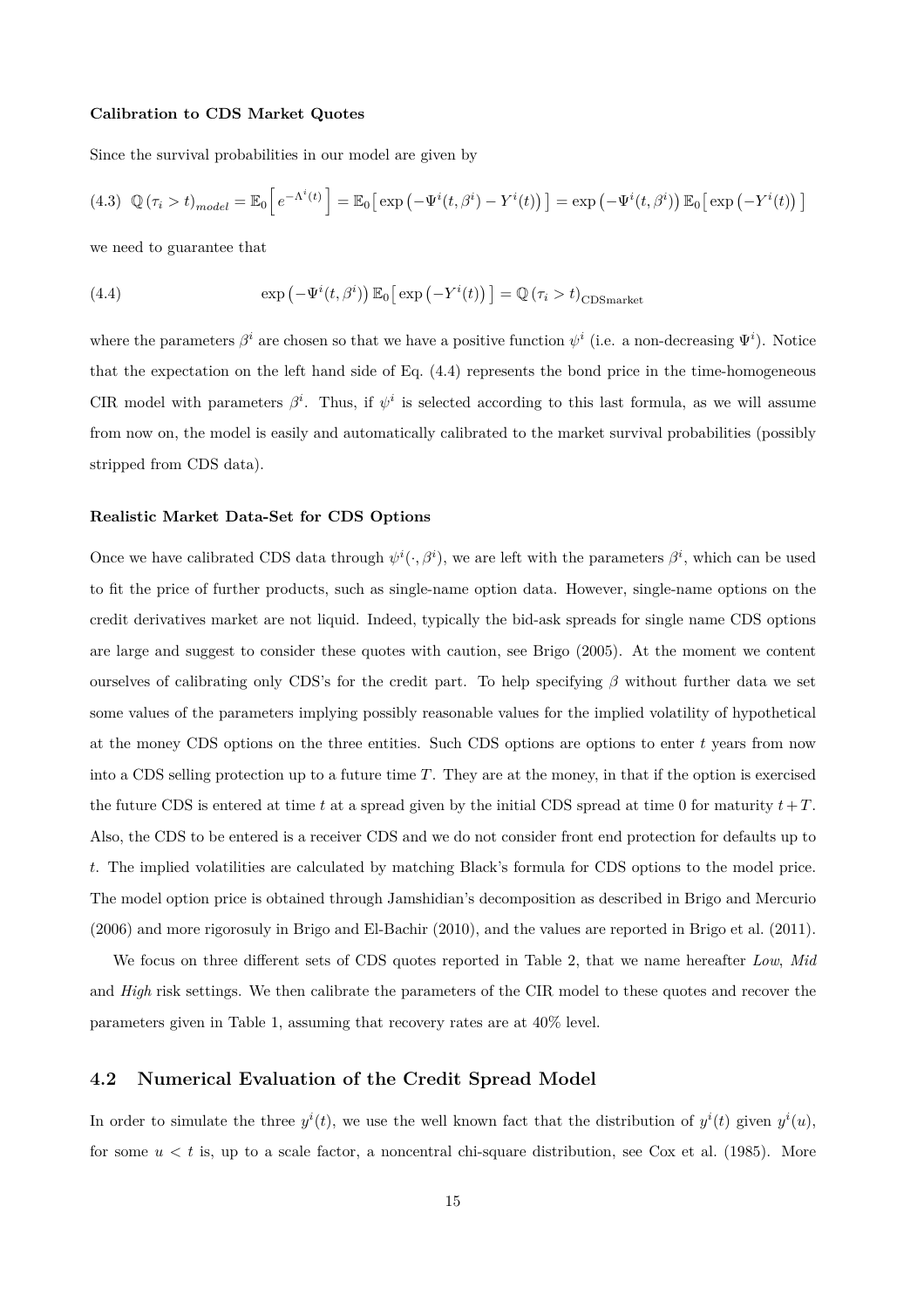precisely, the transition law of  $y^i(t)$  given  $y^i(u)$  can be expressed as

(4.5) 
$$
y^{i}(t) = \frac{(\nu^{i})^{2} (1 - e^{-\kappa^{i}(t-u)})}{4\kappa^{i}} \chi'_{d} \left( \frac{4\kappa^{i} e^{-\kappa^{i}(t-u)}}{(\nu^{i})^{2} (1 - e^{-\kappa^{i}(t-u)})} y^{i}(u) \right)
$$

where

(4.6) 
$$
d = \frac{4\kappa^i \mu^i}{(\nu^i)^2}
$$

and  $\chi'_u(v)$  denotes a non-central chi-square random variable with *u* degrees of freedom and non centrality parameter *v*. In this way, if we know  $y^i(0)$ , we can simulate the process  $y^i(t)$  exactly on a discrete time grid by sampling from the non-central chi-square distribution. Let us denote by  $\Phi_{CIR,i}^{t,u}(x)$  the cumulative distribution function of the integrated shifted CIR process  $\Lambda^{i}(t)$  conditional on  $\mathcal{F}_{u}$  evaluated at *x*. Such distribution may be obtained through inversion of the characteristic function of the integrated CIR process, which is well known from the work of Cox et al. (1985), and from the literature on Brownian motion, since it is closely associated with the Lévy's stochastic area formula, see also Yor (1992). Moreover, let  $\Upsilon(z) := -\log(1-\Phi(z))$ , where  $\Phi(x)$  denotes the cumulative distribution function of the univariate Gaussian. Under the copula model, we have that

(4.7) 
$$
\varphi_u(v,s,w) = \mathbb{E}^{\phi_R} \left[ \Phi_{CIR,0}^{v,u}(\Upsilon(Z_0)) \Phi_{CIR,1}^{s,u}(\Upsilon(Z_1)) \Phi_{CIR,2}^{w,u}(\Upsilon(Z_2)) \right]
$$

where  $(Z_0, Z_1, Z_2)$  is a standard Gaussian vector with density  $\phi_R$ , and *R* denotes the correlation matrix.

#### **4.3 Numerical Study**

We consider an investor trading a five-years CDS contract on a reference name with a counterparty. Both the investor and the counterparty are subject to default risk. We consider three different levels of credit risk (Low, Mid and High), specified by the parameters of the CIR processes in Table 1. We measure the counterparty adjustments under the two different collateralization strategies described in Section 2.5, i.e. continuous collateralization and collateralization with three-months margining frequency, and under no collateralization.

We consider two sets of simulations. In both cases, investor and counterparty have middle credit risk profile, while the reference entity has high credit risk profile. Moreover, all three names are equally correlated to each other. We consider 5y CDS. In the first setup, we set the CDS spread *S*<sup>1</sup> in the premium leg to 100 basis points, while in the second scenario we set it to 500 basis points. The break-even or fair spread value for *S*<sup>1</sup> that would make the total value of the CDS equal to zero at time zero is 251 basis points. In this numerical investigation we implement a proper quarterly spaced premium leg, rather than the idealized continually-paying premium leg. Results are displayed in Figures 1 and 2, respectively. Let us begin by analyzing our results in the case where the protection payment is 100 basis points. Given that the fair spread is 251, in this setup the payer CDS has a markedly positive initial value, whereas the receiver CDS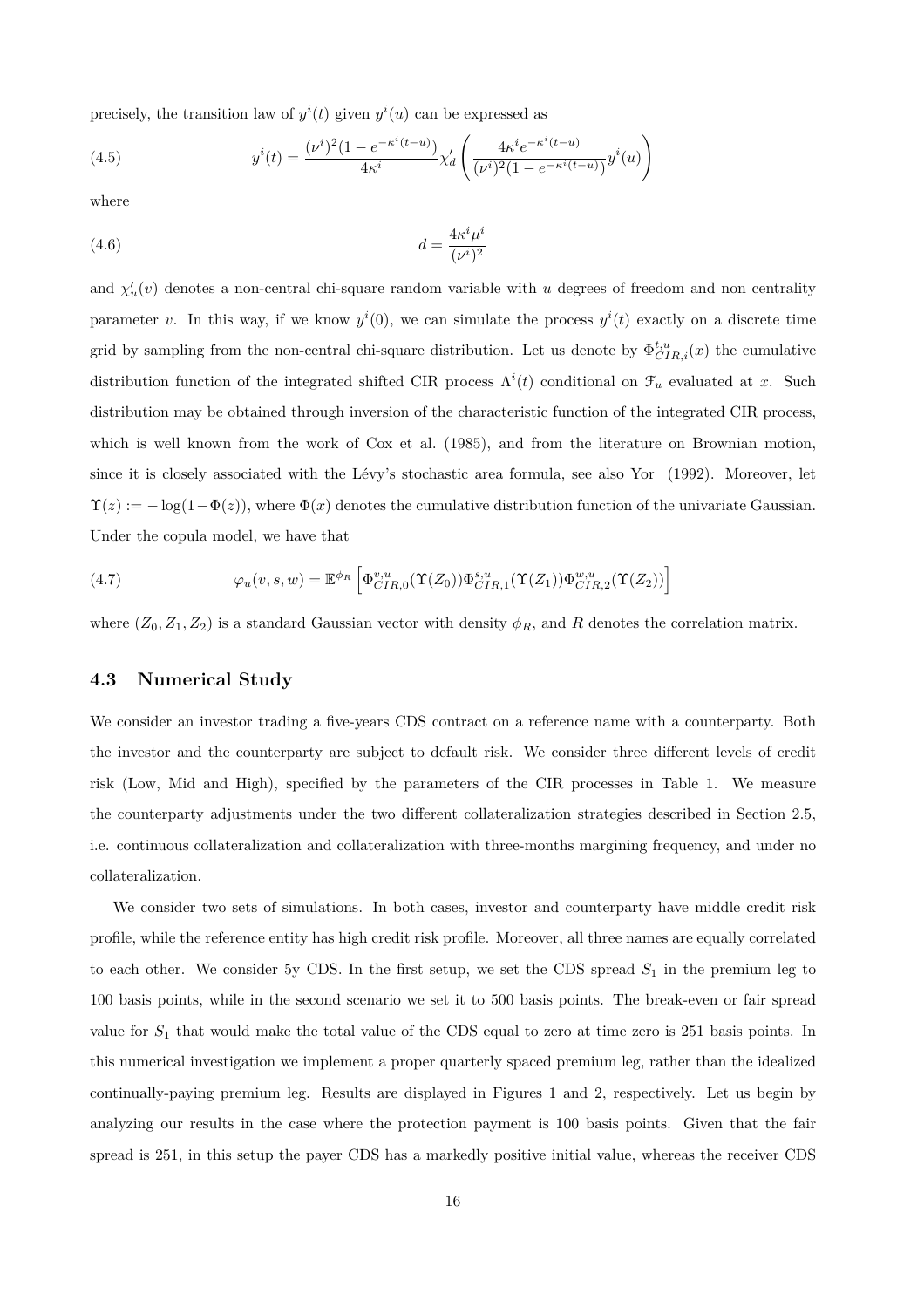has a markedly negative one. We discuss the results for the payer CDS contract, as the results for the receiver exhibit a specular pattern. If the investor holds a payer CDS, he is buying protection from the counterparty, i.e. he is a protection buyer. Given that the payer CDS will be positive in most scenarios, when the investor defaults it is quite unlikely that the net present value be in favor of the counterparty. Hence, one expects the DVA to be small or null in most cases due to out-moneyness of the related option. This is what we see from the middle panel of Figure 1, except in the case with zero correlation and under re-hypothecated collateral, where the DVA for zero correlation is about 3.5 basis points rather than zero. This can be explained as follows. Under collateralization with re-hypothecation, since the net present value (NPV) is in most cases in favor of the investor, the counterparty will post collateral to the investor. However, if the investor is allowed to re-hypothecate and then defaults, the counterparty will get back only a recovery fraction of the collateral, and the investor will have a discount on the collateral she needs to give back to the counterparty. This discount generates a non-zero, albeit small DVA. However, when default correlation goes up, it becomes more unlikely that the investor defaults alone and first, without the counterparty and the underlying CDS defaulting as well, and therefore there will be less scenarios where the DVA payoff term will be activated by the first default of the investor.

We now analyze the CVA term. Again, given that the payer CDS will be positive in most scenarios, we expect the CVA term to be relevant, given that the related option will be mostly in the money. This is confirmed by our outputs. We see in the figure a relevant CVA term starting at about 10 and ending up at 60 basis points when under high correlation. We also see that, for zero correlation, collateralization succeeds in completely removing CVA, which goes from 10 to 0 basis points. However, collateralization seems to become less effective as default dependence grows, in that collateralized and uncollateralized CVA become closer and closer, and for high correlations we still get 60 basis points of CVA, even under collateralization. The reason for this is the instantaneous default contagion that, under positive dependency, pushes up the intensity of the survived entities, as soon as there is a default of the counterparty. Indeed, we can clearly see from Figure 3 that the term structure of the on-default survival probabilities lies below the one of the pre-default survival probabilities conditioned on G*τ*−. Moreover, we can see that for larger values of default correlation (see the case when the default correlation is 0.9), the on-default survival curve lies significantly below the pre-default curve. The result is that the default leg of the CDS will increase in value due to contagion, and instantaneously the Payer CDS will be worth more. This will instantly increase the loss to the investor, and most of the CVA value will come from this jump. Given the instantaneous nature of the jump, it is clear that the value after the jump will be quite different from the value at the last date of collateral posting, before the jump, and this explains the limited effectiveness of collateral under significantly positive default dependence. We refer also to Fujii and Takahashi (2011) for a similar example of contagion based on the Clayton copula, even if the effects seem to be more limited in that context.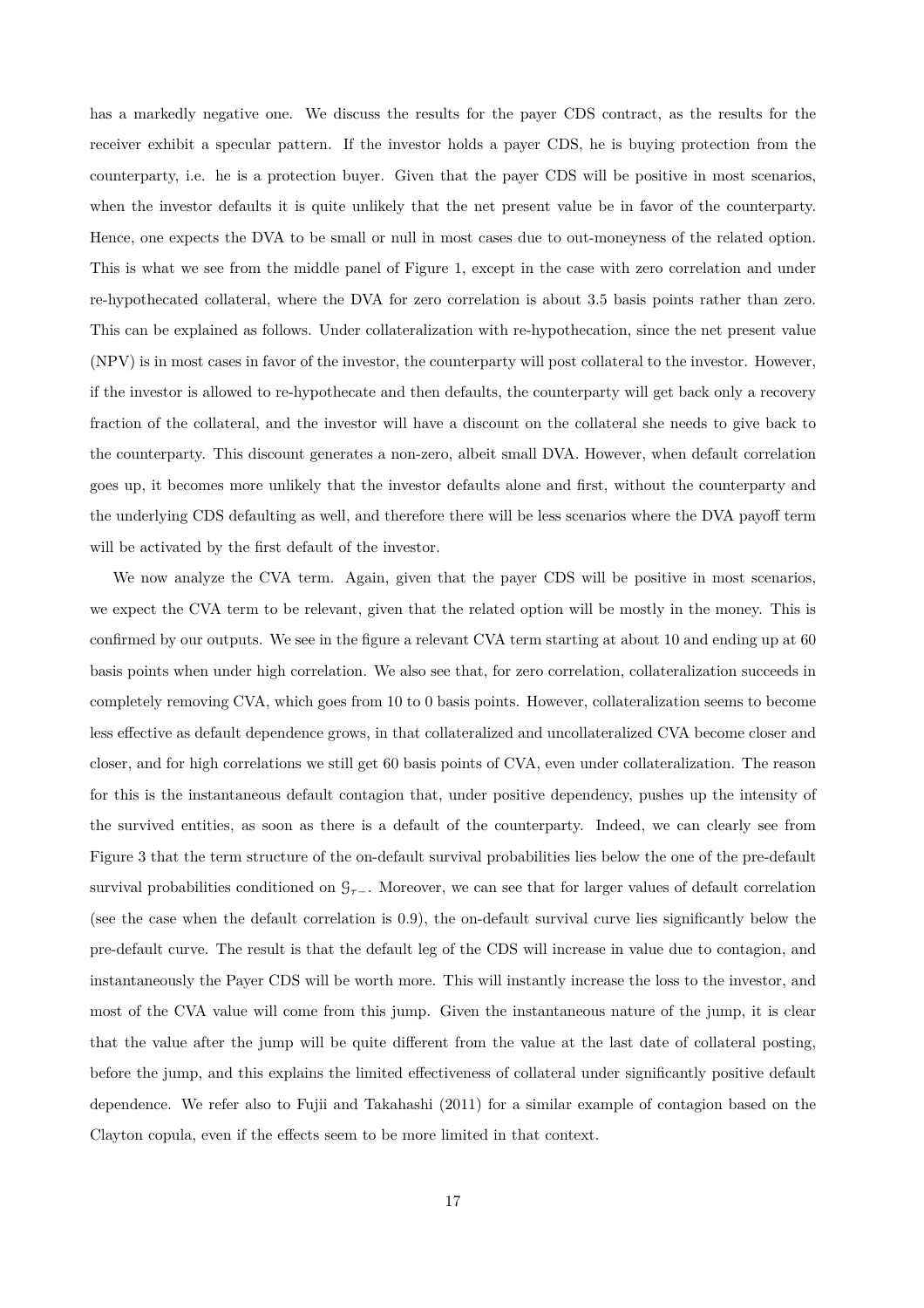We now turn to the case where the premium leg running spread is at 500 bps, thus roughly twice as much as the equilibrium CDS spread. Hence, in this setup, the payer CDS has a markedly negative initial value, whereas the receiver CDS has a markedly positive one. Let us focus first on the Payer CDS. If the investor holds a payer CDS, he is a protection buyer as we remarked earlier. Given that the payer CDS will be negative in most scenarios, when the investor defaults it is quite likely that the net present value be in favor of the counterparty, and therefore we should expect a relevant DVA term. On the other hand, for the same reason, we should expect a small or even zero CVA term. This is what can be seen from Figure 2, for the uncollateralized case of DVA under small values of default correlation. However, as we increase correlation, we can see that, even uncollateralized DVA decreases whereas the CVA becomes relevant. This can be again explained in terms of contagion. When the investor defaults, under positive dependence the default leg of the underlying CDS jumps up, increasing the value of the Payer CDS. This will increase the option moneyness embedded in the CVA term and decrease that for the DVA term, leading to the observed effects. Moreover, notice that the higher the dependence, the higher the effect. We can also notice the impact of collateral and of re-hypotecation. More specifically, collateral makes the DVA term very small even for zero default correlation, where there is no contagion. Indeed, under low or zero correlation the underlying CDS spread will not move much upon default of the investor, so that the last posted collateral will be close to the on-default value of the underlying CDS, bringing the loss due to sudden default of the investor near zero. As for the CVA term, we see that for all values of the correlation parameter there is difference mostly between the re-hypotecated case and all other cases. Indeed, with a largely negative value for the underlying CDS, it will be the investor who will have to post collateral as a guarantee towards the counterparty in most scenarios. If the counterparty defaults first, as in the CVA term, she will only give back a fraction of the collateral received by the investor, increasing the loss for the investor and, consequently, the related CVA term. With no rehypotecation allowed, this does not happen as the counterparty will give all the collateral back to the investor. We also notice that in the CVA term, collateralization does almost nothing to reduce CVA. This is because the moneyness of the contract is always in favor of the DVA term, thus there will be almost never collateral posted from the counterparty as a guarantee to alleviate the CVA term. On the contrary, in most scenarios the moneyness will cause the investor to post collateral in favor of the counterparty, thus reducing the DVA term. The bilateral counterparty risk adjustments in Figures 1 and 2 can be explained exactly in terms of the embedded CVA and DVA.

One may argue from the above analysis that, in some instances, the effect of contagion is so dramatic to change CVA and DVA patterns even in presence of a strong and adverse moneyness in the underlying option terms. This is a feature of copula models that is worth keeping in mind when modeling bilateral counterparty risk. On the other hand, it is easy to simulate and allows for decomposing block dependence into pairwise dependence easily, and is largely used and understood in limitations by practitioners, even if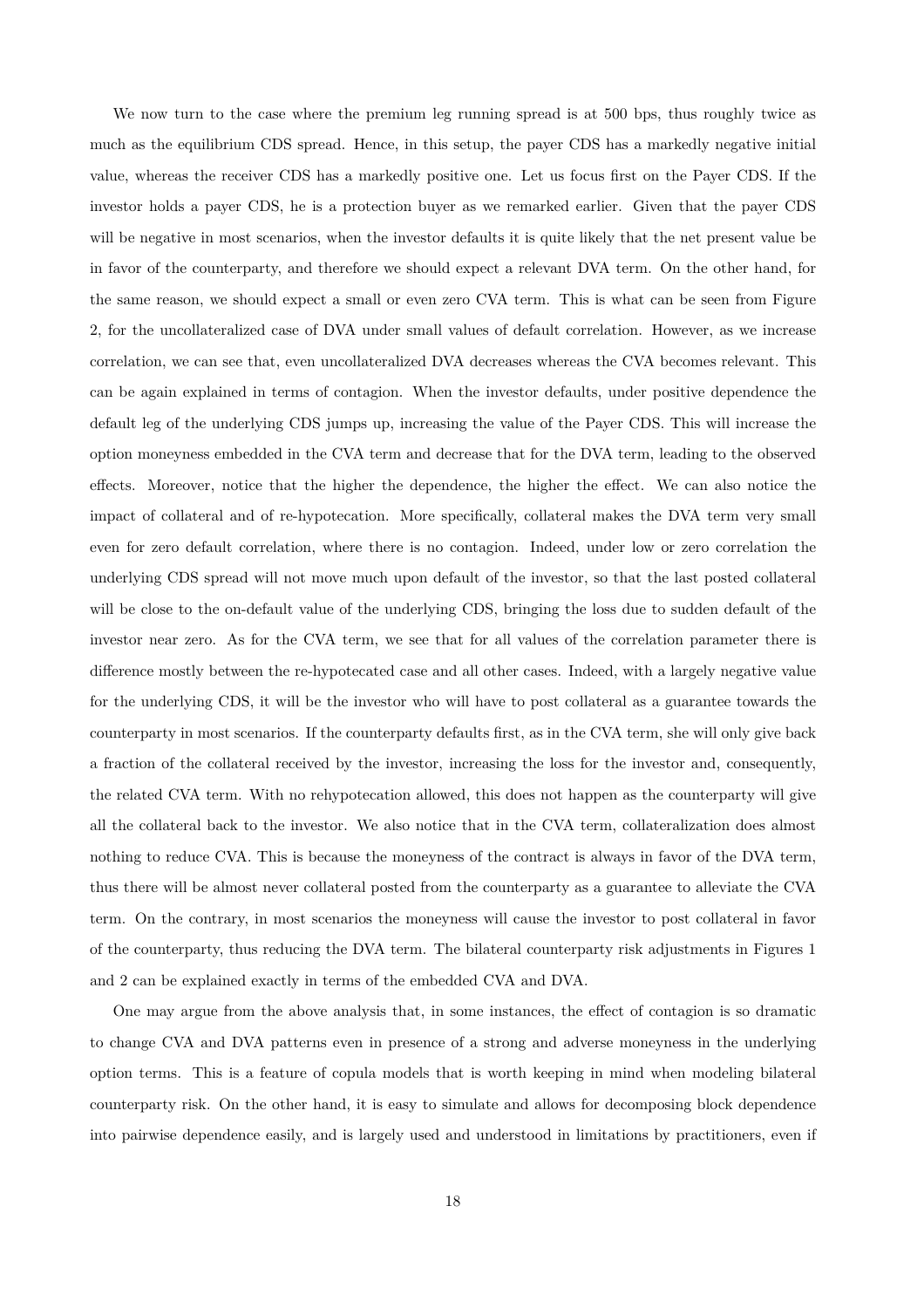it is used in an extremely stylized and simplistic way when dealing with synthetic CDO's, see for example the analysis in Brigo et al. (2010), leading to a number of problems. The situation is however less dramatic when the number of entities who can default is small. Even then, care must be taken in assessing the size of contagion effects, in order to make sure that the model gives realistic contributions.

# **5 Conclusions**

In this paper we have provided a complete framework for bilateral CVA risk-neutral pricing, inclusive of collateralization, and considering also the case when collateral can be re-hypothecated. We derived model independent formulas showing that the adjustment is given by the sum of two option terms, with each term depending on the netted exposure, i.e. the difference between the on-default exposure and the pre-default collateral account. We have specialized our analysis to the case where the underlying portfolio is sensitive to a third credit event, and in particular a credit default swap written on a third reference entity. Through a numerical study, we have analyzed the impact of collateralization frequency, collateral re-hypothecation, and default correlation on the resulting counterparty adjustments. The results obtained confirm that the adjustments are monotonic with respect to the level of default correlation. Moreover, higher frequency of collateralization reduce counterparty exposure, while re-hypothecation enhance the absolute size of the adjustment due to the possibility that the collateral provider can only recover a fraction of his posted collateral. Finally, contagion effects play a key role in limiting the effectiveness of collateral in the CDS case.

## **References**

- Assefa, S., Bielecki, T., Crépey, S., and Jeanblanc, M. (2009): CVA computation for counterparty risk assesment in credit portfolio. In *Credit Risk Frontiers: Subprime crisis, Pricing and Hedging, CVA, MBS, Ratings and Liquidity, T. Bielecki, D. Brigo and F. Patras, eds, Wiley*.
- Basel Committee on Banking Supervision, BIS (2011). Basel Committee finalises capital treatment for bilateral counterparty credit risk. Press release available at *http://www.bis.org/press/p110601.pdf*
- BIS "Basel III: A global regulatory framework for more resilient banks and banking systems" (2010). Available at www.bis.org.
- Belanger A., Shreve S., and Wong, D. A general framework for pricing credit risk. *Mathematical Finance* 14, 317–350.
- Bielecki, T., Jeanblanc M., and Rutkowski, M. (2010): Hedging of a credit default swaption in the CIR default intensity model. *Finance and Stochastics*, 15, 541–572.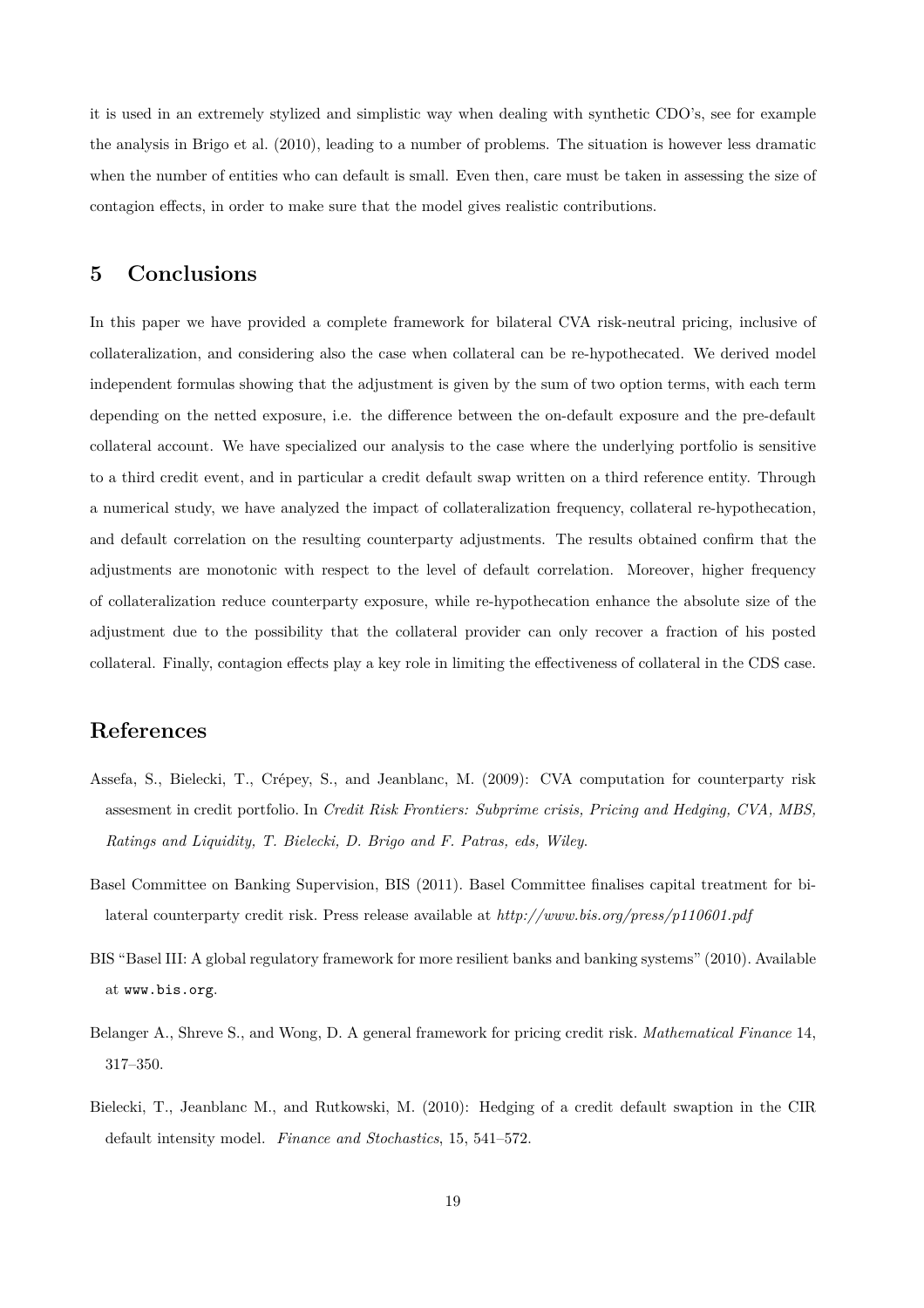- Bielecki, T., and Rutkowski, M. (2001): Credit risk: modeling, valuation and hedging. Springer Finance.
- Bielecki, T., and Crepey, S. (2010): Dynamic Hedging of Counterparty Exposure. Preprint.
- Brigo, D. (2005): Market Models for CDS Options and Callable Floaters, *Risk Magazine*.
- Brigo, D., Buescu, C., and Morini, M. (2011). Impact of the first to default time on Bilateral CVA. Available at http://arxiv.org/abs/1106.3496
- Brigo, D., and Capponi, A. (2008). Bilateral counterparty risk valuation with stochastic dynamical models and application to CDSs. Working paper available at http://arxiv.org/abs/0812.3705.
- Brigo, D., and Capponi, A. (2010): Bilateral counterparty risk with application to CDSs. *Risk Magazine*, March.
- Brigo, D., Capponi, A., Pallavicini, A., and Papatheodorou, V. (2011): Collateral Margining in Arbitrage-Free Counterparty Valuation Adjustment including Re-Hypotecation and Netting. Working paper available at arxiv.org/pdf/1101.3926.
- Brigo, D., and El-Bachir, N. (2010): An exact formula for default swaptions' pricing in the SSRJD stochastic intensity model. *Mathematical Finance*, 20, 365–382.
- Brigo, D., and Masetti, M. (2005): Risk Neutral Pricing of Counterparty Risk. In: Pykhtin, M. (Editor), *Counterparty Credit Risk Modeling: Risk Management, Pricing and Regulation*. Risk Books, London.
- Brigo, D., and Mercurio, F. (2006): Interest Rate Models: Theory and Practice with Smile, Inflation and Credit, Second Edition, Springer Verlag.
- Brigo, D., and Pallavicini, A. (2007): Counterparty Risk under Correlation between Default and Interest Rates. In: Miller, J., Edelman, D., and Appleby, J. (Editors). *Numerical Methods for Finance*, Chapman Hall.
- Brigo, D., Pallavicini, A., and Papatheodorou, V. (2009): Bilateral counterparty risk valuation for Interest rate products: Impact of volatilities and correlations. Available at SSRN.
- Brigo, D., Pallavicini, A., and Torressetti, R. (2010): Credit models and the crisis: a journey into CDOs, copulas, correlations and dynamic models, Wiley, Chichester, 2010.
- Canabarro, E., and Duffie, D. (2004): Measuring and Marking Counterparty Risk. In *Proceedings of the Counterparty Credit Risk 2005 Credit conference*, Venice, Sept 22-23, Vol 1.
- Collin-Dufresne, P., Goldstein, R., and Hugonnier, J. (2004): A general formula for pricing defaultable securities. *Econometrica* 72, 1377–1407.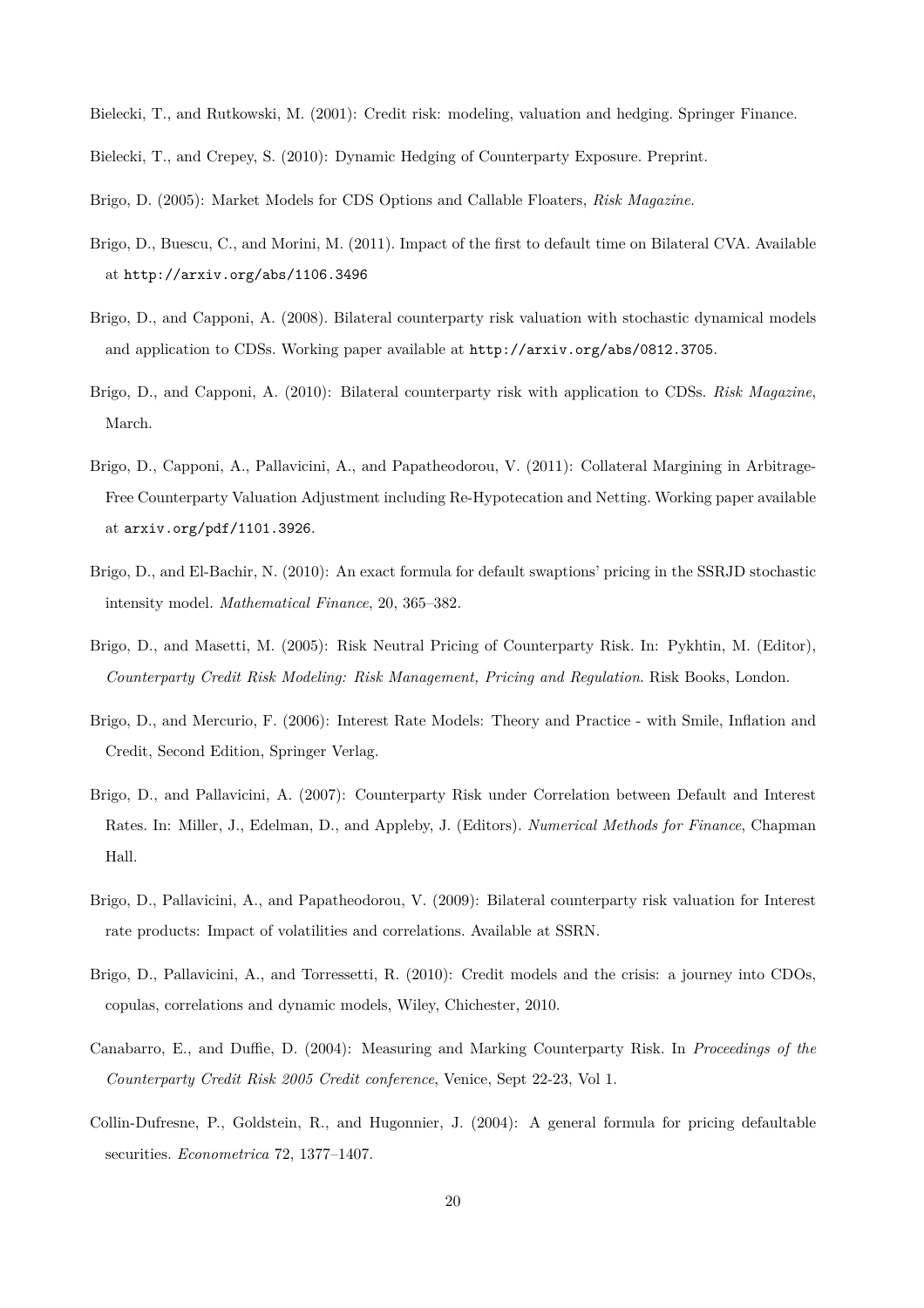- Cox, J., Ingersoll, J., and Ross, S. (1985): A theory of the term structure of interest rates. *Econometrica* 53, 385–408.
- Chourdakis, K. (2005): Option pricing using the fractional FFT. *Journal of Computational Finance* 8, 1–18.
- Crépey, S. (2011): A BSDE Approach to Counterparty Risk under Funding Constraints. Preprint available at http://grozny.maths.univ-evry.fr/pages\_perso/crepey/papers/Counterparty\_ Funding-Crepey-SUBMITTED.pdf.
- Crépey, S., Jeanblanc, M., and B. Zargari. (2010): CDS with Counterparty Risk in a Markov Chain Copula Model with Joint Defaults. Forthcoming in *Recent Advances in Financial Engineering, M. Kijima, C. Hara, Y. Muromachi and K. Tanaka, eds*, World Scientific Publishing Co. Pte.
- Duffie, D., and Huang, M. (1996): Swap Rates and Credit Quality. *Journal of Finance* 51, 921–950.
- Duffie, D., and Zhu H. (2010). Does a Central Clearing Counterparty Reduce Counterparty Risk? Working Paper, Stanford University.
- Frey, R., and Schmidt (2009). Pricing Corporate Securities Under Noisy Asset Information. *Mathematical Finance* 19, 403–421.
- Fujii, M., and Takahashi, A. (2011). Collateralized CDS and Default Dependence Implications for the Central Clearing. Working paper, SSRN.com.
- Jarrow, R., and Yu, F. (2001): Counterparty Risk and the Pricing of Defaultable Securities. *Journal of Finance* 56, 1765–1799.
- Jouanin, J., Rapuch, G., Riboulet, G., and Roncalli, T. (2001). Modelling dependence for credit derivatives with copulas. *Working paper. Groupe de Recherche Operationnelle. Credit Lyonnais*.
- Leung, S.Y., and Kwok, Y. K. (2005): Credit Default Swap Valuation with Counterparty Risk. *The Kyoto Economic Review* 74, 25–45.
- Lipton, A., and Sepp, A. (2009): Credit value adjustment for credit default swaps via the structural default model. *Journal of Credit Risk* 5, 123–146.
- Protter, P.: Stochastic Integration and differential equations. Application of Mathematics (New York) 21, Springer-Verlag, Berlin (2004).
- Schönbucher, P., and Schubert, D. (2001): Copula Dependent default risk in intensity models. Working paper.
- Sorensen, E. H., Bollier, T.F. (1994): Pricing Swap Default Risk. *Financial Analysts Journal* 50, 23–33.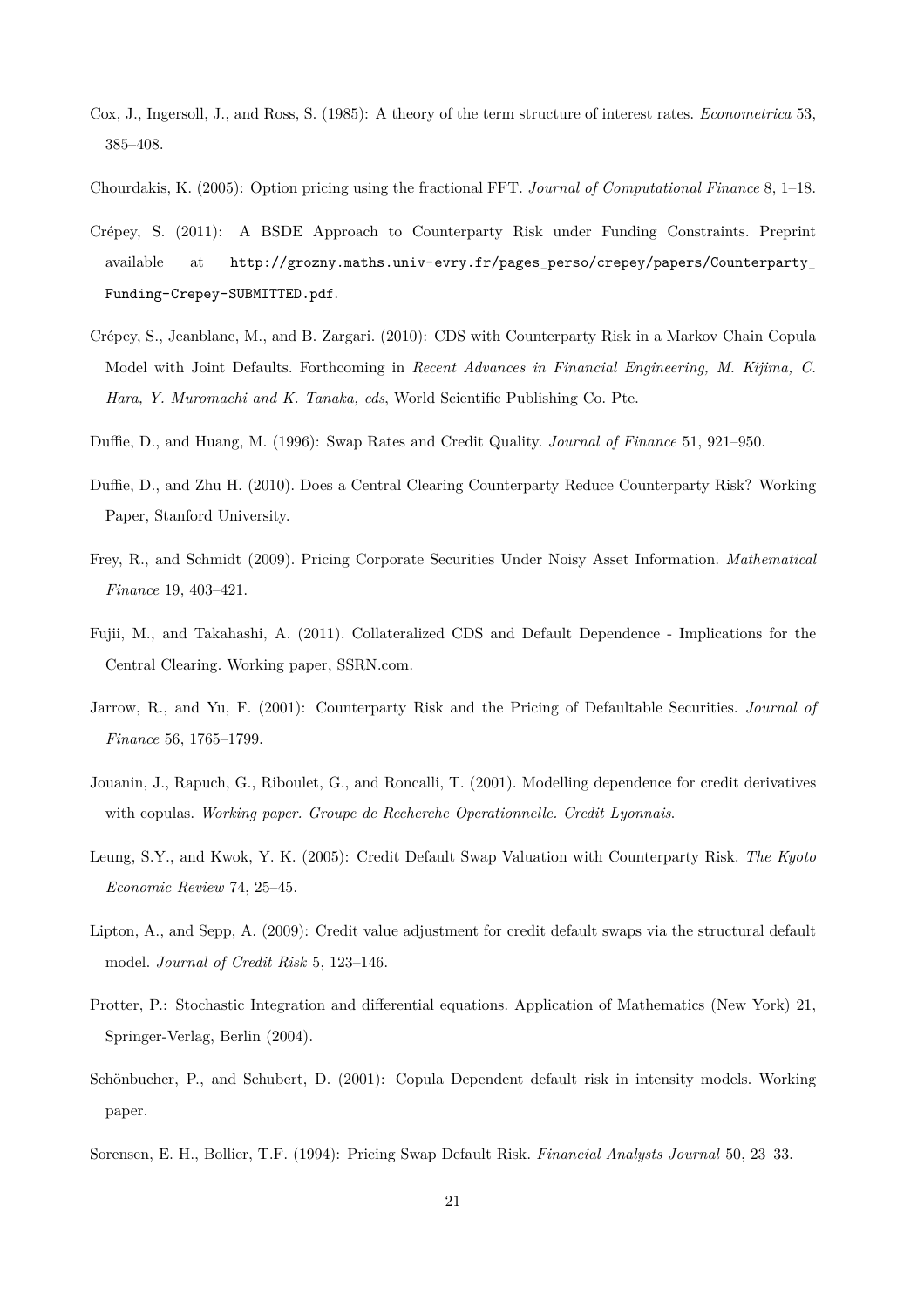- Walker, M. (2006): Credit Default Swaps with Counterparty Risk: A Calibrated Markov Model. *Journal of Credit Risk* 2, 31–49.
- Yor, M. (1992). Some Aspects of Brownian Motion, Part I: Some Special Functionals. *Lectures in Mathematics ETH Zurich*, Birkhauser Verlag, Berlin.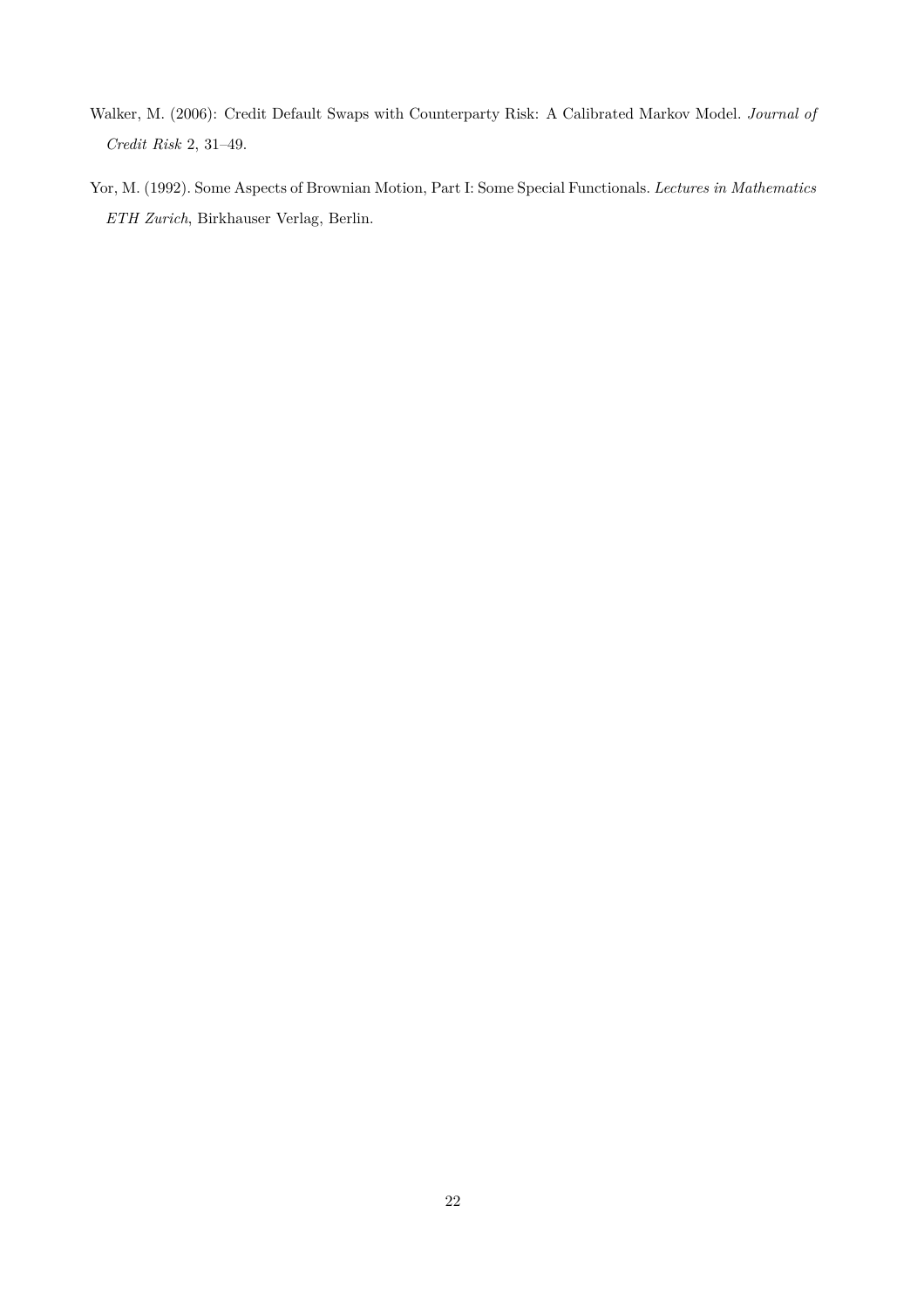Table 1: Credit spread parameters. From top to bottom: low, mid and high risk settings.

|      | $y_0$  | к,     | $\boldsymbol{\mu}$ | "      |
|------|--------|--------|--------------------|--------|
| Low  | 0.0003 | 0.1000 | 0.0005             | 0.0100 |
| Mid  | 0.0100 | 0.8000 | 0.0200             | 0.2000 |
| High | 0.0300 | 0.5000 | 0.0500             | 0.5000 |

| Maturity | Low Risk | Middle Risk | High risk |
|----------|----------|-------------|-----------|
| 1y       |          | 92          | 234       |
| 2y       | 0        | 104         | 244       |
| 3y       |          | 112         | 248       |
| 4y       | 1        | 117         | 250       |
| 5y       |          | 120         | 251       |
| 6y       |          | 122         | 252       |
| 7y       | 1        | 124         | 253       |
| 8y       |          | 125         | 253       |
| 9y       | 1        | 126         | 254       |
| 10y      |          | 127         | 254       |

Table 2: Break-even spreads in basis points generated using the parameters of the CIR processes in Table 1. The first column is generated using low credit risk and credit risk volatility. The second column is generated using middle credit risk and credit risk volatility. The third column is generated using high credit risk and credit risk volatility.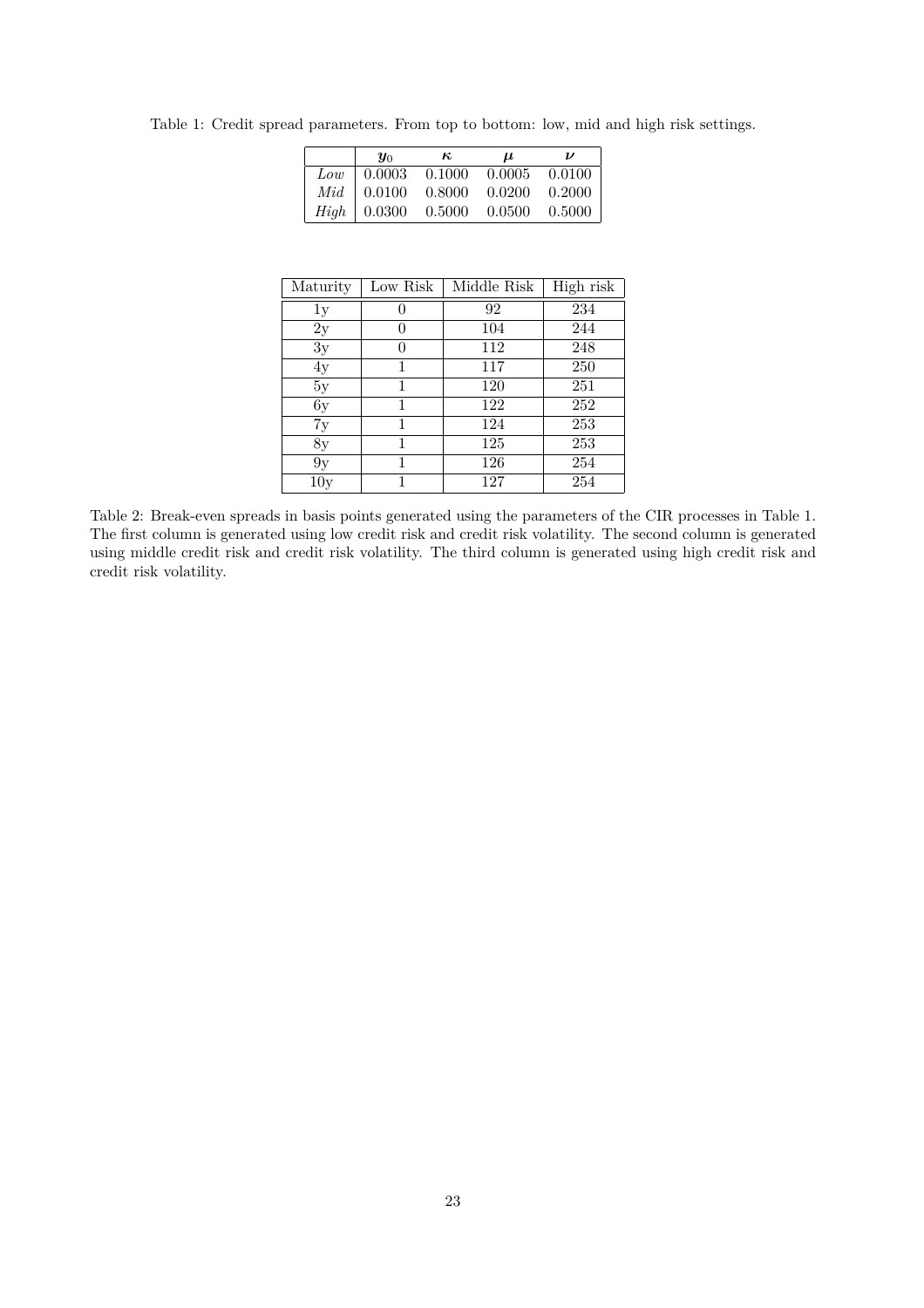

Figure 1: Counterparty Value Adjustments versus default correlation under the different collateralization strategies for the five-year Payer CDS contract. The 5-year CDS spread is set to 100 basis points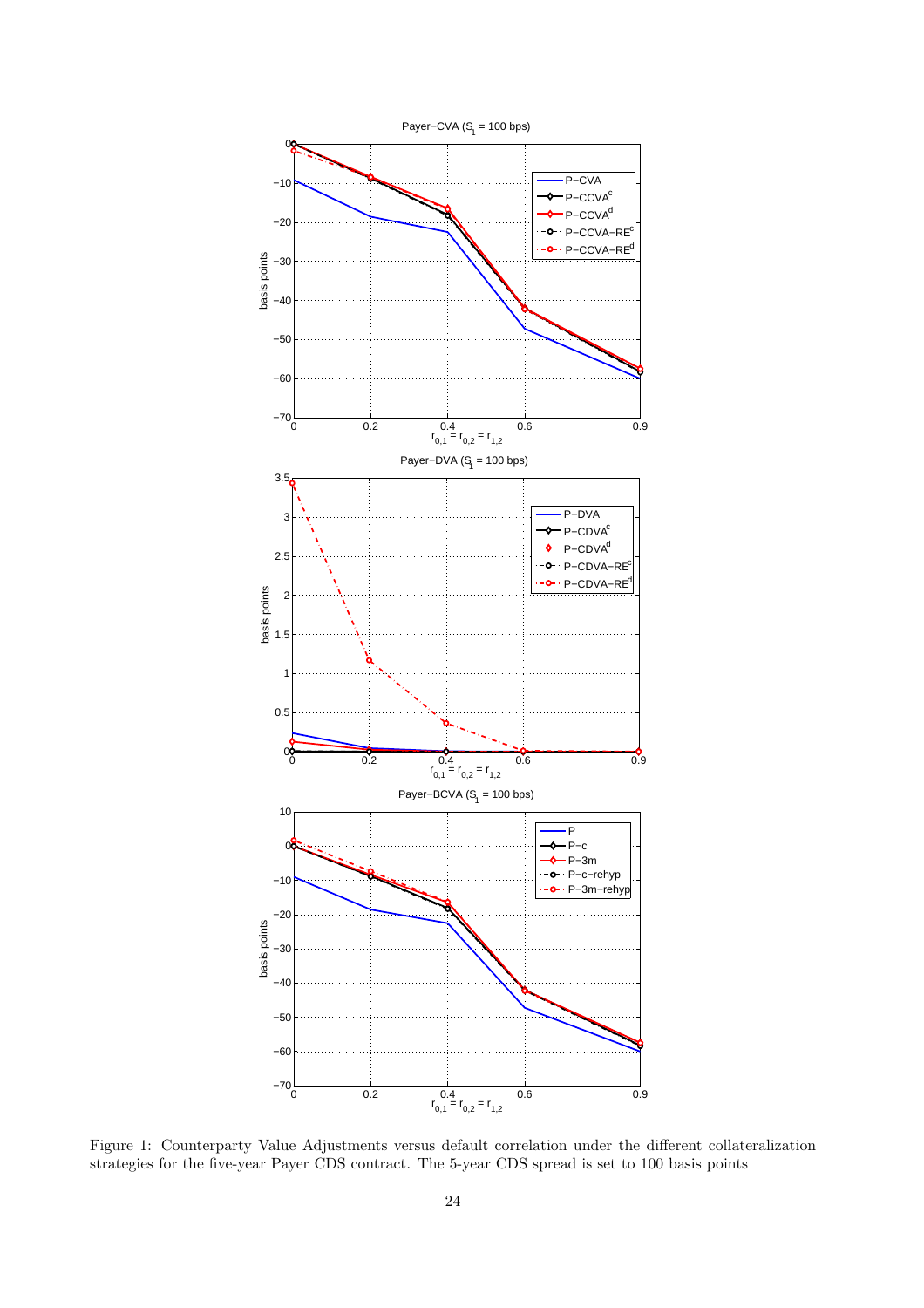

Figure 2: Counterparty Value Adjustments versus default correlation under the different collateralization strategies for the five-year Payer CDS contract. The 5-year CDS spread is set to 500 basis points